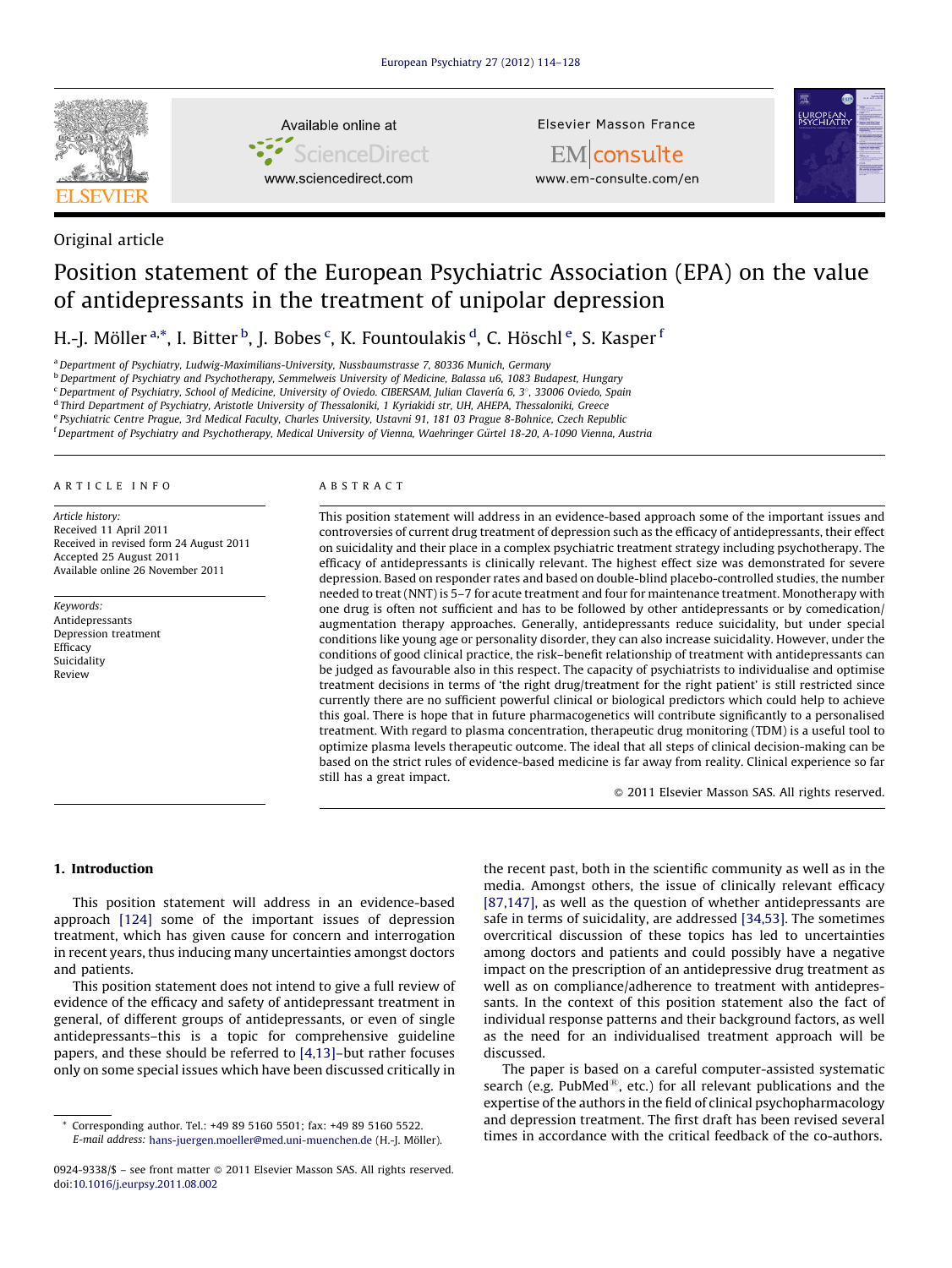# 2. Background: size and burden of unipolar depression in Europe and general problems of diagnosis and treatment

Depression is one of the most prevalent psychiatric disorders [\[3,206\]](#page-11-0) and leads to substantial suffering of the patients, a heavy burden for the family, a high risk of suicidal behaviour (lifetime risk of suicide up to 15%) and significant socioeconomic consequences in terms of direct and indirect costs. The lifetime prevalence rate/lifetime risk amounts to about 15% if mild depressive episodes are also included [\[3\]](#page-11-0). According to a survey of the WHO together with the World Bank, unipolar depression ranks fourth in terms of disability-adjusted life years (DALYs), and is predicted to become second-ranking in 2020 [\[100\].](#page-13-0) A recent update describes the current burden of unipolar depression in terms of DALYs already as third-ranking and predicts that unipolar depression and risk of suicide (90% of people who complete suicide are suffering from depression) will become first-ranking by 2030 [\[208\].](#page-14-0)

All these are good reasons for implementing the best care of individuals suffering from depression, in order to reduce the burden both for the individuals and society. However, apparently there are still a large number of unmet needs. For several reasons, there is a high rate of underdiagnosing, misdiagnosing and undertreatment, as can be seen in Fig. 1, and as was detected by several studies [\[77,95,102,106,128,195,204,205,207\].](#page-12-0) These can be explained either by lack of insight into the disease condition by the suffering individuals, lack of motivation to visit a doctor for this condition, fear of stigmatisation through a psychiatric diagnosis, insufficient training of doctors to diagnose depression, especially the not so typical types such as, for example, depression with prominent somatic symptoms as well as complexity of the symptomatology, etc.

At least some of these problems can be reduced by awareness campaigns, anti-stigma campaigns, improved education and training of doctors [\[57,151,155\].](#page-12-0) Screening tests applied on a general basis, especially in primary care settings, are additional useful tools [\[61\]](#page-12-0). The operationalised criteria of DSM-IV and ICD-10 as well as textbook descriptions are helpful guides in making the diagnosis [\[123\].](#page-13-0) Further short, fully standardized interviews like the Mini-International Neuropsychiatric Interview'' (MINI) [\[169,170\]](#page-14-0), or, if sufficient resources are available, major fully standardised diagnostic instruments are recommended. Above all, good psychiatric training and solid respective clinical experience are the most relevant.

As for treatment, drug treatment, primarily with antidepressants, under certain conditions with other psychotropic agents, is state-ofthe-art. Also different kinds of psychotherapy, from counselling and more or less unspecific supportive therapy to different kinds of specific psychotherapy, ranging from behaviour to psychodynamic therapy, especially focussed psychotherapies like cognitive behaviour therapy (CBT), interpersonal psychotherapy (IPT) and cognitive behavioural analysis system of psychotherapy (CBASP), are gaining an increasingly important position in the treatment of depression [\[26,27,55,80,142,145,157,161\],](#page-11-0) depending on their indication or the respective conditions of the patient. Often the combination of drug treatment and psychotherapy seems indicated, especially in partially drug-refractory patients [\[58\]](#page-12-0).

Although there is a generally held view, especially in public opinion, that in general successful psychotherapy is of great importance for the treatment of depression, and although more and more data are becoming available underlining the efficacy of psychotherapy for mild and moderate depression, medication with antidepressants still remains currently the most widely and most frequently used treatment approach with proven efficacy, especially for severe depression, e.g. melancholia. This has to do with the fact that drug treatment is easily available everywhere without



1Wittchen et al. 1994; 2Montano 1994; 3Üstun and Sartorius 1995; 4Lépine et al. 1997; 5Katon et al. 1996

Fig. 1. Possibilities to optimise primary care treatment for depressive patients based on epidemiological data.

Modified from: [\[59\]](#page-12-0).

delay and that psychiatrists and many general practitioners are experienced in treating depression with antidepressants. Generally, primary care doctors are more prone towards a medication than towards a psychotherapeutic approach. Also, depressive patients who consult a primary care doctor often have a medical concept that includes expecting drug treatment. And even if they believe psychotherapy might be adequate or even better, very often they are not motivated enough to undergo the conditions of psychotherapeutic ''work'' [\[55\]](#page-12-0) and there is a lack of psychotherapists.

Concerning the indication of antidepressant treatment, there are some differences in the recommendations suggested by various guidelines. While the NICE guidelines [\[134\]](#page-13-0) do not consider mild depression as an indication for antidepressant treatment and restrict the indication for antidepressants to moderate and especially severe depression, others like the American Psychiatric Association (APA) or World Federation of Societies of Biological Psychiatry (WFSBP) guidelines [\[4,6,13\]](#page-11-0) see antidepressants as indicated for all severity grades (depressive episode in ICD-10 and for major depression in DSM IV-TR). The FDA and EMA recommendations should also be considered with regard to this aspect.

It is important in this context to differentiate between unipolar depression and bipolar depression, because the treatment of bipolar depression (i.e. depression in the context of bipolar disorder) has to follow special rules [\[49\].](#page-12-0) Thus, this position statement focuses only on unipolar depression in the sense mentioned above. There is also no space here to go into the further differential diagnostics of depression–as for example, depression caused by somatic diseases–and their specific treatments.

# 3. The complexity of the aetiopathogenesis of depression as background for differences in the individual response and for a complex and individualised treatment of depression

Since their introduction in psychiatric treatment more than 50 years ago, antidepressants have been seen as standard treatment for patients suffering from depression. Related to current diagnostic categories of depression, especially ''major depression'' (DSM IV-TR) or ''depressive episode'' (ICD 10) respectively, are the main indications for treatment with antidepressants. These diagnostic entities, however, do not correspond to a homogenous nosological entity, if we consider different psychopathological subtypes, the contribution of different neurobiological and psychosocial aetiopathogenetic factors, the different responses to acute treatment and long-term treatment, etc. As to these different factors, there is a huge variation between individual patients, and additionally, the comorbidity with other psychiatric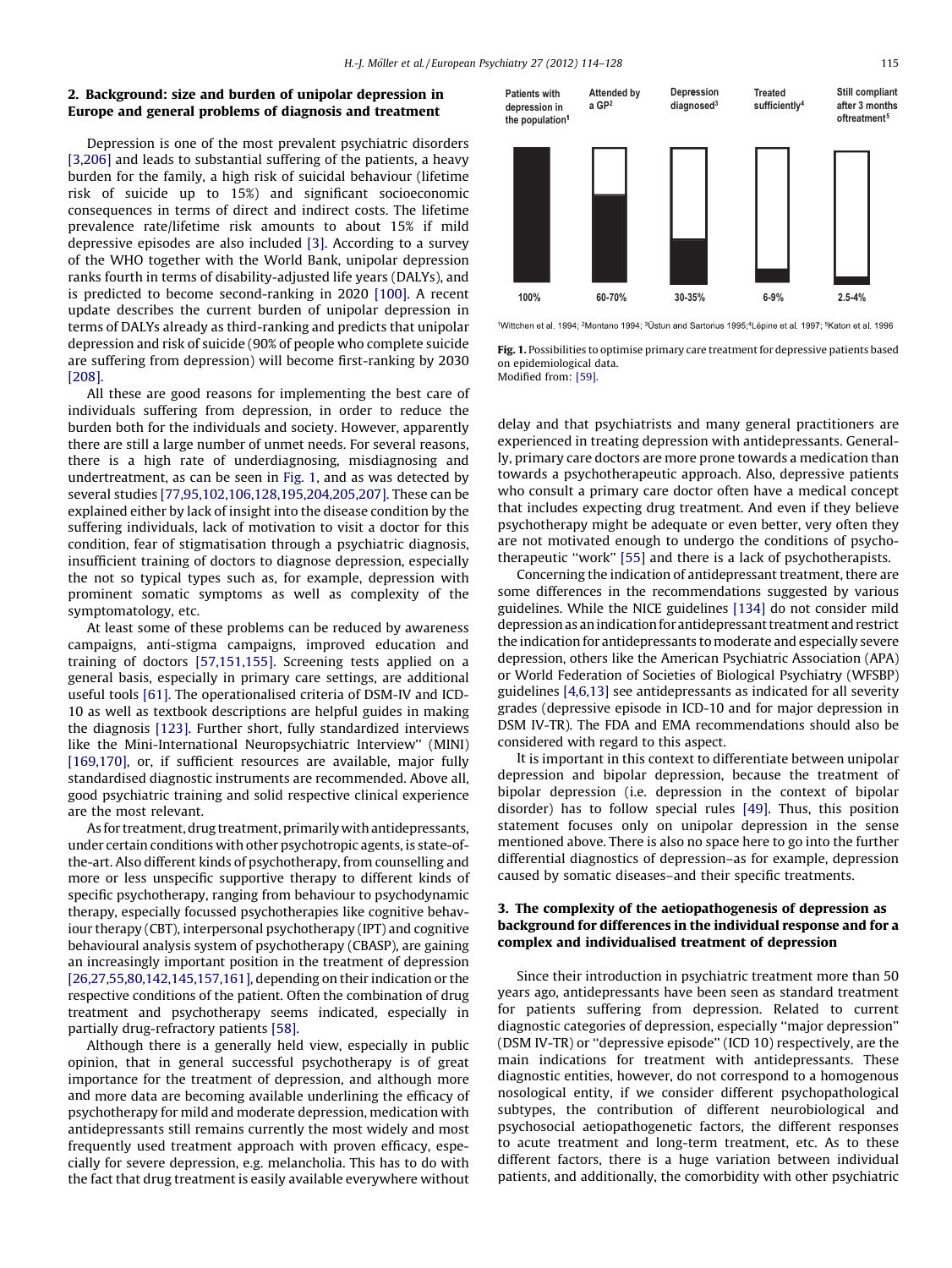or somatic disorders can increase the complexity in each individual case [\[116\]](#page-13-0).

In current pharmacological understanding, antidepressants intervene in this multifactorial aetiopathogenesis predominantly by modulating depression-relevant transmitter systems like the noradrenalin, serotonin and dopamine systems. As a consequence, primarily the concentration of these transmitters in the synaptic cleft is increased due to reuptake inhibition or other pharmacological mechanisms [\[9,148,158\].](#page-11-0) This induces a complex cascade of secondary and tertiary messenger mechanisms and finally leads to a new homoeostasis on a more functional level. Beside these classical transmitter-related antidepressants, other innovative mechanisms are currently being tested and will in future hopefully bring an improved armamentarium for the drug treatment of depression [\[65,73,158,209\],](#page-12-0) especially considering unmet needs like early onset or efficacy in drug-resistant depression or to target special symptoms or subtypes. The recent licensing of the first metatonergic antidepressant, agomelatine, offers hope that innovative mechanisms can lead to affective antidepressants with special clinical efficacy profiles.

The composition of the different possible genetic factors, probably together with relevant external factors, in each individual patient apparently determines his response pattern, whether he is an early responder or a late responder or even refractory to antidepressant treatment [\[8\].](#page-11-0) It does not seem astonishing that, given this diversity and complexity in the aetiopathogenesis of depression and the pharmacological mechanisms of antidepressants [\[19,23,41,42,76,178\]](#page-11-0), there is a huge variation of different responses to treatment in general, as well as of different dispositions regarding the question as to which specific antidepressant is the most beneficial for the individual patient. This not only refers to the question of the differentiated indication of a specific drug for an individual patient but also to the differential indication of psychopharmacotherapy vs. psychotherapy. The latter is especially of interest if one goes beyond the narrow field of ''major depression/depressive episode'' to the broader spectrum of depressive disorders, especially regarding subtypes which were traditionally classified as belonging to the ''neurotic'' spectrum and now appear among others under the term dysthymia [\[60,98\].](#page-12-0)

For several reasons, many patients do not receive optimal individualised treatment. This leads to the consequence that giving drugs or applying other therapeutic approaches cannot demonstrate the full power of psychiatric therapeutic interventions, neither on the individual level of evaluation nor on a group statistics level, because often the prescribed therapy is not the ideal one in the individual cases. In a worst-case scenario, we have to consider that the prescribed therapy could even be the therapy with the poorest outcome for the individual patient. This does not only characterise the everyday clinical situation, but is especially true for randomised clinical trials, where an individualised therapy cannot be offered. This might be one reason for the rather low verum-placebo differences, reported especially in recent decades (see sections 4 and 5). What has been explained here regarding efficacy is also applicable to safety/tolerability. As far as plasma levels are concerned, the application of TDM [\[93\]](#page-12-0) can improve the situation. There is hope that in the near future we will be making progress in the direction of individualising the clinical decision-making process based on pharmacogenetic findings [\[97,125,160,181\]](#page-13-0).

# 4. The efficacy of antidepressants is well proven and they are generally safe and well tolerated

The efficacy of antidepressants is well proven [\[9,13,15,18\]](#page-11-0) by a huge number of double-blind randomized controlled trials (RCTs). Many of these compare the drug under investigation to placebo, which is demanded by both the American drug authority (U.S. Food and Drug Administration [FDA]) as well as by the European drug authority, Committee for Medicinal Products for Human Use (CHMP) of the European Medicines Agency (EMA) for principal methodological reasons [\[11,40,121\]](#page-11-0). Another large sample of studies are head-to-head comparisons, differentiating the clinical profile of (mostly) a new antidepressant against a standard antidepressant, such as in the old days a tricyclic antidepressant (TCA), and now a selective serotonin reuptake inhibitor (SSRI). There are also three-arm studies in which the new drug is compared against both a placebo and a standard antidepressant, a design which is regarded by the European drug authority EMA and by experts as the best design. On average the difference of the prepost-differences between antidepressants and placebo are in the range of 2–3 points in the Hamilton Depression Rating Scale (HAM-D), and the placebo-verum responder differences are in the range of 15–20%, depending on the type of antidepressant, severity of depression, etc. [\[70,84,86,87,105,113,177\]](#page-12-0).

There is not enough space here to describe results of individual studies. Therefore only the condensation of the results of individual studies in meta-analyses, which are seen in evidencebased medicine (EBM) as the best approach to prove efficacy, are discussed. Although this view has to be critically reflected [\[124\]](#page-13-0) for pragmatic reasons, we follow this approach here. Several metaanalyses on published results and pooled analyses on original date were performed in the recent past, especially focusing on the question of whether SSRIs are equivalent to TCAs in efficacy, whether SSRIs are better tolerable than TCAs, whether certain modern antidepressants like the selective noradrenalin/serotonin reuptake inhibitors or the allosteric serotonin reuptake inhibitor escitalopram have superior efficacy to SSRIs [\[9\]](#page-11-0). Most of them use the depression mean score difference of a standardised rating scale–for example, the HAM-D or the Montgomery-Asberg Depression Rating Scale (MADRS) [\[119\]](#page-13-0) as the outcome criterium for efficacy, some use responder or even remitter rates.

Only few results of meta-analyses can be mentioned here [\[9\]](#page-11-0). A Cochrane Collaboration meta-analysis in 2003 identified 98 trials comparing SSRIs to other antidepressants, with a total of 5044 SSRI-treated patients, and failed to detect any clinically significant difference in efficacy between SSRIs and TCAs [\[44\].](#page-12-0) Another Cochrane Collaboration meta-analysis investigated the tolerability and efficacy of the TCA amitriptyline in comparison with other antidepressants and SSRIs, and found no difference in overall efficacy between amitriptyline and either other TCAs or the SSRI comparators, but tolerability and acceptability measures favoured SSRIs [\[50\].](#page-12-0) An almost classical example is the meta-analysis by Anderson [\[5\],](#page-11-0) which comprised 102 randomised controlled trials including 10,706 patients. Overall, no difference in efficacy was found between SSRIs and TCAs; however, TCAs seemed to be more efficacious than SSRIs, but only in inpatients. Regarding tolerability, Anderson looked at 95 randomised controlled studies including a total of 10,553 patients. The SSRIs were described as being better tolerated than the TCAs, with a significantly lower overall rate of treatment discontinuations and of treatment discontinuations due to side effects, although this did not apply to fluvoxamine. A Cochrane Collaboration review identified 136 randomised trials in which SSRIs and TCAs were compared among depressed patients, and found a modest but significant difference favouring SSRIs in terms of discontinuation of treatment [\[12\]](#page-11-0).

Recent meta-analyses and reviews focussing on selective serotonin/noradrenalin reuptake inhibitors like venlafaxine, duloxetine and milnacipran, as well as on mirtazapine with its special mode of action involving the noradrenergic and serotonergic system gave hints towards a superior efficacy of these so-called ''dual'' antidepressants in comparison to SSRIs. Surprisingly, the SSRI escitalopram, the active s-enantiomer of the racemat citalopram, was found to be more effective than the racemat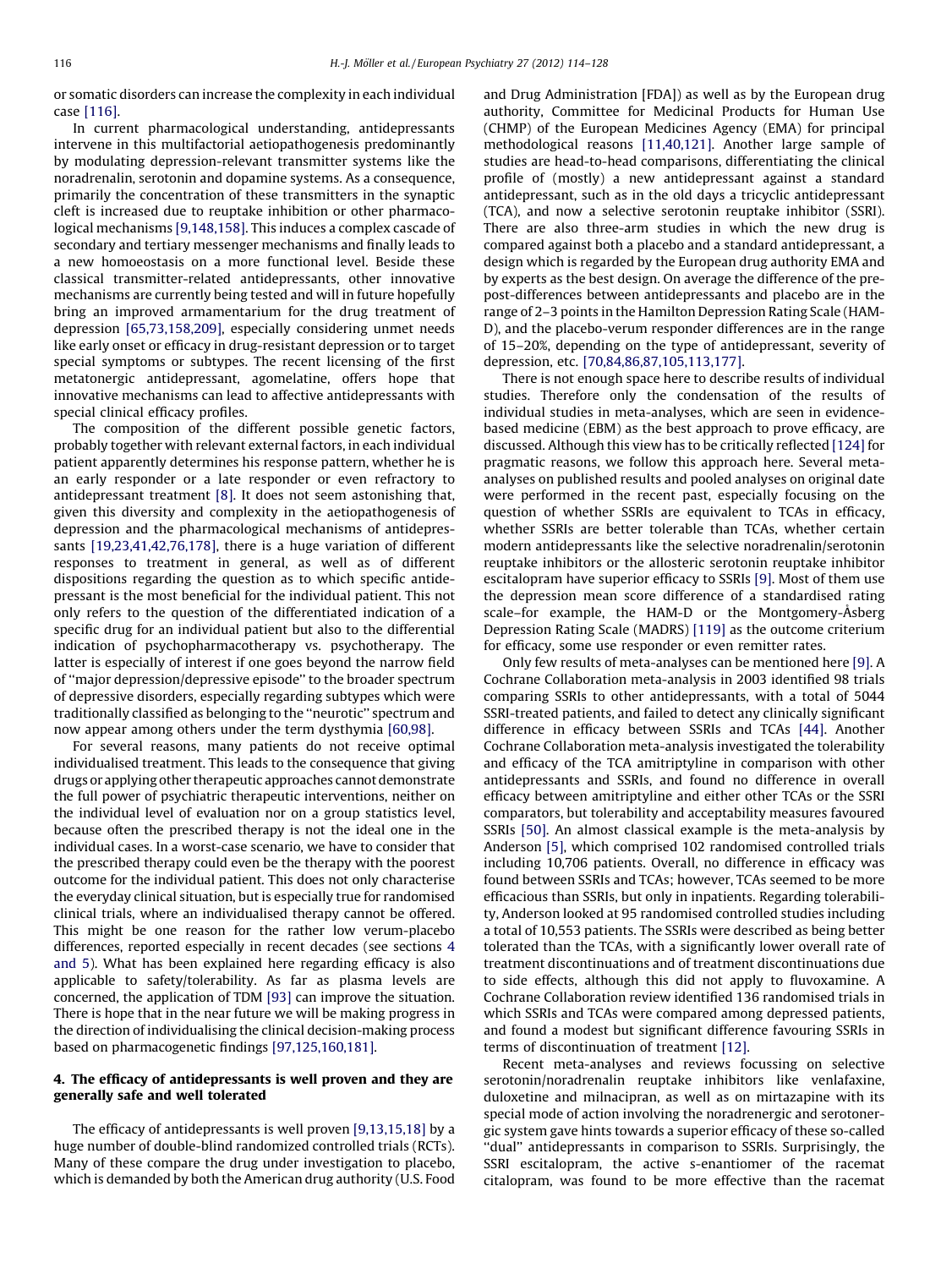citalopram in equivalent doses, hypothetically explained [\[129,156\]](#page-13-0) by the inhibiting effect of R-citalopram at an allosteric transporter binding receptor [\[14,67,75,81,96,99,104,130,132,139,183,184\].](#page-11-0) Cipriani et al. [\[24\]](#page-11-0) recently performed a so-called ''multipletreatment'' meta-analysis (indirect meta-analysis) which enabled them to describe a full picture of the different efficacy/tolerability profiles of single antidepressants, even if, for example, drug B was never directly tested against drug C, but both only against drug A. Based on a comparison of 12 new-generation antidepressants, the authors came to the conclusion that, considering both efficacy and non-discontinuation (as proxy for tolerability) escitalopram is the most preferable drug, followed by sertraline. However, this metaanalysis did not include placebo-controlled studies, which makes the generalisability, together with other methodological problems, somewhat questionable [\[167\]](#page-14-0).

Because it has been suggested that unblinding effects in placebo-controlled RCTs may influence study results, a metaanalysis of studies using so-called ''active placebos'' which mimic side effects of antidepressants without antidepressant efficacy, was performed [\[127\]](#page-13-0). Study results were very sensitive to more or less conservative predefined inclusion and exclusion criteria, but a combination of all available studies satisfying minimal inclusion criteria produced a pooled estimate of effect of 0.39 standard deviations (CI 0.24 to 0.54) in favour of the antidepressant measured by improvement in mood [\[127\]](#page-13-0).

Besides the efficacy of antidepressants in the treatment of acute depression, the efficacy of antidepressants was also investigated in terms of relapse and recurrence prevention [\[9,13,15,81,94\]](#page-11-0). A respective meta-analyses performed by Geddes et al. [\[44\]](#page-12-0) arrived at the following result: in a meta-analysis of 31 randomised, placebo-controlled studies, the placebo relapse rate resulted in 41%, the verum relapse rate in 18%. The treatment effect seems to persist for up to 36 months, although most trials were of 12 months' duration, and so the evidence on long-term treatment requires confirmation. The reduction in risk of depressive relapse seems to be largely dependent on the underlying risk of relapses, the duration of treatment before randomisation or the duration of the randomly allocated therapy. Regarding the proportion of patients withdrawing from the trial, there were 18% in the antidepressants group vs. 15% in the placebo group. Also recent placebo-controlled relapse/recurrence prevention studies published after the meta-analysis by Geddes support data on the beneficial efficacy of modern antidepressants in this respect [\[47,81,94\]](#page-12-0).

In general, safety and tolerability of antidepressants, especially modern antidepressants, is satisfactory [\[13,179\].](#page-11-0) With tolerability being such an important issue when it comes to the question of whether SSRIs are preferable to TCAs, the results of the metaanalyses of Trindade et al. are mentioned here briefly: The authors compared the side-effect profile of SSRIs and TCAs metaanalytically [\[188\]](#page-14-0). Eighty-four comparative studies were included. This meta-analysis showed that many adverse events occurred statistically more often with at least one of the included SSRIs than with TCAs, namely nausea, anorexia, diarrhoea, insomnia, nervousness, anxiety and agitation, decreased libido/sexual function (which indicate the typical SSRI side effect profile). The SSRI-associated adverse effects seem to be related to drug dose, since they may reflect a functional increase in central 5-HT activity or 5-HT sensitivity. However, the TCAs, especially due to their anticholinergic profile, are closely associated with medically more relevant adverse events like cardiac conductance disturbances, glaucoma and urinary retention, which are not reflected in this meta-analysis but which are of crucial clinical importance. It should be considered that the latter-described side effects are of much greater clinical importance and medical relevance than the SSRI-associated symptoms described above [\[9,116\]](#page-11-0). The differential indication in the individual case in terms of tolerability has to be made according to the individual predisposition towards side effects, especially medically relevant side effects.

The spectrum of tolerability issues includes other adverse events, like discontinuation symptoms, or seldom adverse events especially relevant for long-term treatment. These are not covered in the above-mentioned metaanalyses, but in individual trials or by drug surveillance systems. For special reasons they cannot be discussed here in detail. Textbook chapter and guideline papers give the respective detailed information. Only the issue of suicidality, which attracted so much awareness in the recent years and was even used as contra-argument against ADtreatment, will be addressed thoroughly in section [7](#page-6-0).

#### 5. The efficacy of antidepressants is clinically relevant

At first glance, the title of this subchapter will seem astonishing to most clinicians, since their clinical experience [\[117\]](#page-13-0) reassures them every day of the clinically relevant efficacy of antidepressants. However, in times of EBM [\[124\]](#page-13-0) and pharmacoeconomics, clinicians have to adapt to a situation in which such common grounds are investigated predominantly by people from outside their own professional community – for example, by EBM researchers or health economists. The recently published metaanalysis by Kirsch et al. [\[87\],](#page-12-0) which is more or less similar in its results to the results of the previous meta-analysis by Kirsch et al. in 2002 [\[88\]](#page-12-0), despite the fact that he tried to overcome the publication bias favouring positive studies [\[150,191\]](#page-13-0) better than the previous meta-analysis, attracted much attention in this respect, especially with the provocative conclusion that the efficacy of antidepressants cannot be judged as ''clinically relevant'', although the numerical results were only somewhat lower than the results of other respective meta-analyses [\[84–](#page-12-0) [86,177\].](#page-12-0) Kirsch et al. [\[87\]](#page-12-0) were so far the only group questioning the clinically relevant efficacy of antidepressants and recommending instead alternative approaches like cognitive therapy as a conclusion of their study, although they did not study this subject in their investigation. The argumentation of Kirsch et al. is misleading and there are good reasons to reject this position [\[114\].](#page-13-0)

There are several arguments against the position of Kirsch. The most relevant are described in the following. The paper by Kirsch et al. [\[87\]](#page-12-0) has apparently motivated other authors to go in the same direction, questioning the efficacy of antidepressants. Fournier et al. [\[36\]–](#page-11-0)in this case only based on a meta-analysis of six placebocontrolled AD trials, from which the authors were able to collect the original data sets for the individual patients–pointed out that only the very severely affected patients showed a ''clinically relevant efficacy''.

The most critical paper on the efficacy of antidepressants was recently published by Pigott et al. [\[148\],](#page-13-0) summarizing selected meta-analytical results on efficacy, predominantly the metaanalysis by Kirsch et al. [\[87\],](#page-12-0) and the effectiveness results of the STAR\*D study [\[154\]](#page-14-0). Apparently, the authors did not notice that the STAR\*D patients do not reflect the average ''real-world'' patients, but more a selection of semi-chronic, partially drug refractory patients. Overemphasizing the results of the Kirsch meta-analysis and the STAR\*D study, the authors come to the extreme conclusion that antidepressants ".... fail to result in sustained positive effects for the majority of people who receive them'' [\[147\]](#page-13-0) (page 277).

The meta-analysis by Kirsch et al. [\[87\]](#page-12-0) involving predominantly data on SSRIs, found a mean placebo-verum pre-/post difference of 1.8 HAM-D points, which, although small, is statistically highly significant due to its huge sample size. This numerical result was heavily criticized by two recent re-analyses of the data, demonstrating methodological pitfalls and statistical errors of the Kirsch meta-analysis. Based on these two re-analyses, the correct mean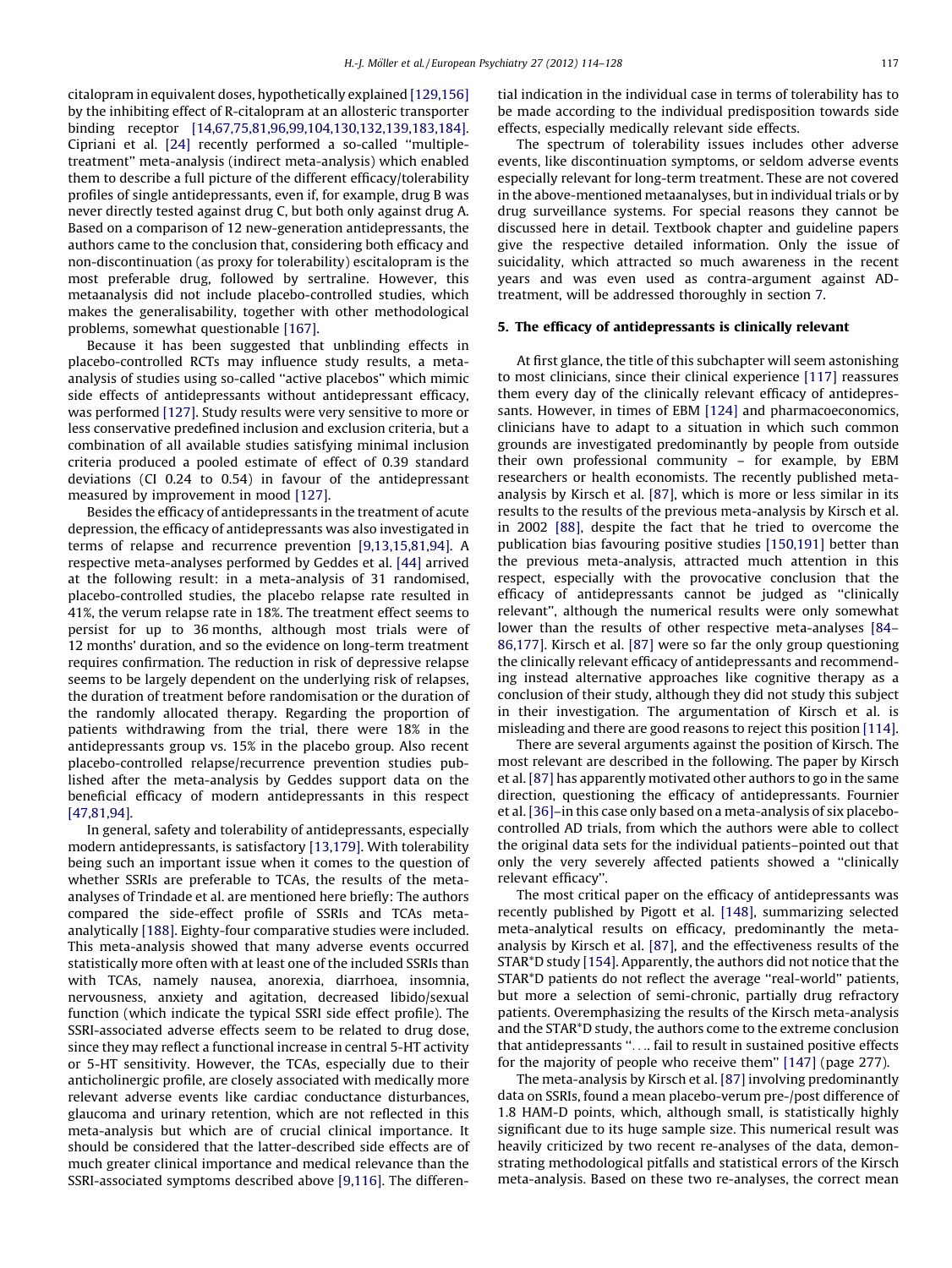placebo-verum difference amounts to 2.18 or even 2.68, depending on the weighting method used [\[35\]](#page-11-0) or even 2.80, when using, instead of the fixed-effects analysis the more adequately weighted random-effects model [\[66\].](#page-12-0) It was also underlined that for some individual antidepressants, the mean placebo-verum difference is even slightly above 3.0, e.g. for venlafaxine and paroxetine [\[35\]](#page-11-0). In addition, the hypothesis made by Kirsch et al. 2008 that the increase in the efficacy signal in severely depressed patients compared to mildly and moderately depressed patients might be due more to a reduced placebo response in severe depression rather than to an increase was refuted by the re-analyses [\[35,66\].](#page-11-0)

But apart from these numerical corrections which lead to a somewhat more positive estimation of the mean efficacy, it is much more important to understand that the mean score differences on a depression scale between the placebo group and the verum group gives only a global estimation of the average efficacy, and cannot show the efficacy for special patient subgroups or even for individual patients. The efficacy in different subgroups can be considerably higher [\[131\],](#page-13-0) due to the high variance in different patient groups, e.g. with severe depression [\[62\],](#page-12-0) than revealed by the meta-analytically shown mean score differences. This is fairly mentioned by Kirsch et al. [\[87\]](#page-12-0) who, as in the reanalysis by Fountoulakis and Möller  $[35]$  and Horder et al.  $[66]$ found the biggest effect in severe depression at a placebo-verum difference of four HAM-D points. The traditional point of view which regarded ''endogenous depression'' as an indication for antidepressants–TCAs at that time–fit this data analysis well: strong verum-effect and a low placebo response [\[17,98\]](#page-11-0). The broader indication ''depressive episode'' may have caused a softening of the strength of diagnosis and consequently possibly also a thinning out of the efficacy of antidepressants, due to a higher placebo-response in mild/moderate severity degrees of depression.

For methodological reasons, it is not acceptable to deduct too extensive conclusions from only one meta-analysis [\[68,103,124\]](#page-12-0) on general placebo-verum differences regarding the clinical relevance the way Kirsch et al. [\[87\]](#page-12-0) did. As the two re-analyses of the data set used by Kirsch demonstrate, the results of metaanalyses can be highly variable. Additionally, it should be emphasized from a clinical perspective, that the effectiveness of antidepressants in clinical practice is normally optimised by sequential and combined therapy approaches [\[13,63,136,152,187\].](#page-11-0)

The principal view of Kirsch et al. [\[87\]](#page-12-0) that a statistically significant mean score difference between placebo and verum does not automatically result in a clinical relevance of the differences found can be principally accepted. To assess the clinical relevance of the differences, Kirsch et al. referred to a suggestion of NICE [\[134\]](#page-13-0), which regards a mean placebo-verum difference of three HAM-D points or an effect size of 0.50 as clinically relevant–criteria which are arbitrarily chosen and not based on data. Based on this, Kirsch et al. generally deny the clinical relevance of the found effects of SSRIs, except in severe depression. This can be countered by the fact that the cited NICE criterion is downright arbitrary and not supported, neither by empirical findings nor by expert opinion [\[114\]](#page-13-0). As a contra-argument, it should be pointed out that all antidepressants, mostly SSRIs, included in the meta-analysis were approved, among others, by the EMA and the FDA and their efficacy was therefore obviously considered clinically relevant [\[177\]](#page-14-0).

There is no generally accepted criterion for the clinical relevance of antidepressive effects, there are only different approaches to evaluate this [\[132\]](#page-13-0). For the drug approval authorities, apart from a consistent replication of positive study results, the placebo-verum difference of approved antidepressants is definitely of importance, ranging at about 2.0 HAM-D points and reaching statistical significance [\[71,84,105\]](#page-12-0). Such a mean score placebo-verum difference is therefore to be considered as clinically relevant. However, much more important for the evaluation of the clinical relevance is the responder/remitter analysis [\[132\],](#page-13-0) which compares the relative frequency of these categories between the placebo and verum groups. This approach is demanded by health regulatory authorities, like EMA, as an addition to the mean value analyses by drug approval authorities, to determine the clinical benefit of the therapy with an antidepressant. Considering the responder-analysis, which Kirsch et al. have unfortunately not taken into account in their meta-analytical examination, and counting the patients whose depression values have been reduced by at least 50% of the baseline values, placebo-verum differences ranging at 15–20% are the average result [\[40,105,177\].](#page-12-0) A placeboverum difference of 15–20% amounts to an NNT of 5–7. In EBM such an NNT is regarded as a sign of moderate to strong efficacy and corresponds to the referring values of many therapies, which are standard therapies in internal medicine. This consideration equally proves the clinical relevance of SSRIs and antidepressants in general respectively. Recently, Bech [\[18\]](#page-11-0) performed a metaanalysis on placebo-controlled AD studies focussing on those items measuring in the most consistent way the severity of clinical depression (HAM-D-6). Despite an effect size of 0.30 for the total HAM-D-17 score, he could demonstrate an effect size of  $> 0.40$ with the HAMD-6 score, which underlines the clinically relevant antidepressive effect. Counterbalancing the position of Kirsch et al., Bech et al. [\[18\]](#page-11-0) discussed in this context a principal methodological issue: The Hamilton 6-item scale (HAM-D-6) is a more consistent indicator for the severity grade of depression than the HAM-D-17 scale and therefore leads to a better separation in terms of effect size between verum und placebo.

Kirsch et al. [\[87\]](#page-12-0) in their critical argumentation considered only short-term studies (up to 8 weeks). If the results of placebocontrolled studies regarding a maintenance therapy with antidepressants (maintenance of the response for 6–12 months after the acute therapy) are considered in the argumentation as well, the conclusion regarding the clinical relevance of antidepressants is even strengthened. Geddes et al. [\[44\]](#page-12-0), in their meta-analysis of 31 randomised, double-blind, placebo-controlled studies found a highly significant efficacy of continuation therapy with relapse rates of 41% under placebo versus 18% under verum. Thus, the placebo-verum difference amounts to 23%, which means an NNT of 4-5.

Kirsch, in his argumentation, seems to advise that a placebo would do as well as an antidepressant. However, it should be understood that the administration of a placebo, being justified under double-blind study conditions, cannot for ethical and practical reasons be transferred to everyday clinical practice: If we were to say to the patient, ''we will now offer you a placebo'', it would already lose the ''magic'' effect and with this the efficacy [\[56\]](#page-12-0).

What we need to be aware of just on the basis of the recent meta-analyses is the fact that the mean placebo-verum difference amounts to only about two HAM-D points. By interpreting this value, it should be taken into consideration that the study conditions in phase-III studies are highly artificial and vulnerable to bias and could possibly underestimate the actual therapy effect of the antidepressant due to the blinding [\[121,173\]](#page-13-0). In everyday clinical practice, the efficacy of antidepressants can be regarded as much more pronounced, especially in the case of patients who have not been pretreated and are not partial non-responders [\[56,63,163\]](#page-12-0).

The fact that relatively minor differences in the placebo-verum mean score in the treatment of mild depressive disorders increase with increasing severity of the depression can be seen as a confirmation of the importance of the degree of severity for a more pronounced efficacy of AD treatment. However, there are also studies which have explicitly examined the efficacy of antidepres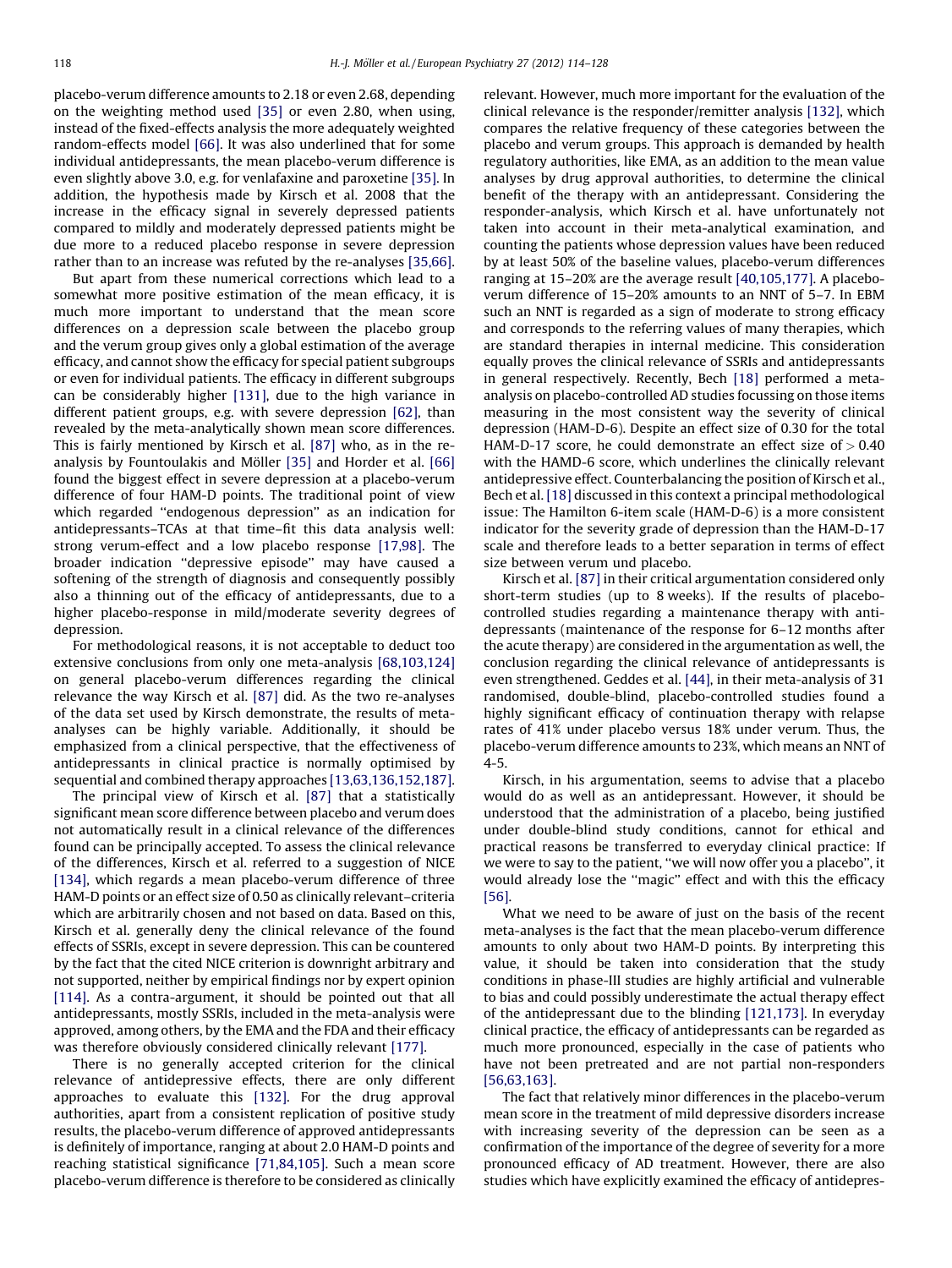sant treatment in mild to moderate depressive disorders and which yielded positive results, whereas on the other hand, there are also studies in more severe depression with questionable efficacy [\[55,143,203\].](#page-12-0) In the quite classical respective study by Paykel et al. (1988), for example, amitriptyline was superior to placebo in probable and definite major depressions based on the Research Diagnostic Criteria [\[174\]](#page-14-0) but not in minor depressions. It was also superior to placebo in patients with initial HAM-D scores of more than 12, but not within the scores of 6–12. Overall these findings, so the conclusion of Paykel et al., indicate that TCAs are of clear therapeutic benefit in a spectrum of milder depressions except for the most mild of these.

The clinical classification of degrees of severity according to e.g. the ICD-10 or HAM-D total score is of high clinical relevance for the indication of antidepressant treatment in current clinical practice. For example, the British NICE guidelines [\[134\]](#page-13-0) recommend antidepressant treatment in outpatient settings only for moderately to severely depressed patients. For patients with a mild depressive disorder, ''watchful waiting'' or psychotherapeutic intervention was recommended as the treatment strategy of first choice. The NICE guidelines have replaced their prior recommendation of ''watchful waiting'' [\[134\]](#page-13-0), now suggesting ''active monitoring'' strategies [\[133\].](#page-13-0) These strategies include discussion of present problems, information about the nature and course of depressive disorders, and arranging and assuring further contacts normally within 2 weeks. Since mild depression is associated with increased suicide risk [\[83,101\]](#page-12-0), and the risk of chronification as well as treatment resistance of depressive disorder increases with the duration of untreated depression [\[82,202\],](#page-12-0) this recommendation should be viewed critically. Other guidelines, such as those from the APA, recommend antidepressant treatment also in mild forms of depression [\[72\].](#page-12-0) Many psychiatrists share the view that the treatment of depression should start as early as possible, following the concept of early recognition and early treatment which was recently developed for good reasons in the field of schizophrenia. Also the personal suffering of patients with mild depression should not be underestimated. Nevertheless, further research is needed on this issue before final conclusions can be drawn.

Although some guidelines, e.g. the S3 depression treatment guideline of the Germany Society of Psychiatry and Psychotherapy (DGPPN) [\[28\]](#page-11-0) even consider psychotherapy alone as an option for moderately depressed patients, clinical experience has shown that most moderately depressed patients require at least supplementary treatment with medication.

This positive positioning of psychotherapeutic approaches makes it necessary to underline some differences in the evidence level of psychotherapy and AD treatment. Psychotherapeutic approaches can reach the highest level of evidence in different evidence-grading systems [\[124\]](#page-13-0), where there is no demand for double-blind control-group studies and no demand for a placebo control in the strict sense, but only the demand for RCTs. Due to the lack of the double-blind design and a strict placebo control in psychotherapy research also, the effect size has another meaning than in double-blind placebo-controlled trials on antidepressants, where the effect size is decreased due to this special design component. This leads to the danger of meaninglessly comparing effect sizes or respectively evidence grades based on different methodologies of therapy evaluation, given the fact that psychotherapy is for practical reasons never performed under doubleblind conditions and never uses a strict placebo control group. The different methodological approaches on which the evaluation of psychotherapy and drug treatment is based implies that a direct comparison of evidence grading or effect sizes is impossible. To avoid such problems it would be advisable to develop a uniform evidence-grading system for all therapies in psychiatry which differentiates in a careful way all characteristics of study designs. With such an evidence grading system, psychotherapies could per se not reach the highest evidence grade due to their principal methodologically exceptional position in the evaluation since the realisation of placebo controls is difficult and the realisation of double-blind conditions is impossible. This holds true even more for other psychosocial therapies commonly used in psychiatry. This principal problem of trial methodology, of course, cannot be solved by meta-analyses, but has to be considered when interpreting the meta-analytical results of psychotherapy studies.

### 6. Augmentation of the efficacy of AD monotherapy by complex therapeutic strategies and its evidence

In this context it has to be underlined that in the past decades remission has increasingly been suggested as the ultimate goal of drug treatment due to the fact that remission is seen as the basis for an optimal further outcome in terms of social functioning and relapse-free outcome in the subsequent period [\[115\]](#page-13-0). Efforts were made to define remission in a prognostic and widely acceptable way [\[115\].](#page-13-0) The most generally used definition is a HAM-D score  $\leq$  7. However, a more complex definition of remission should in future also include social functioning.

It should be emphasised that antidepressant treatment often does not lead to a satisfactory outcome with only one antidepressant, possibly due to both general and individual factors. This is especially true if remission and not only response is seen as the goal [\[162\].](#page-14-0) Besides the choice of the antidepressant, even simple factors such as a suboptimal starting dose can be of relevance [\[137\]](#page-13-0). A sequential therapy with different antidepressants of various pharmacological modes of action should already be applied to relatively ''uncomplicated'' depression to achieve satisfactory therapeutic effects [\[78,79,91,92,153,185\].](#page-12-0)

Regardless of the initial choice of antidepressant, at least 30% of depressive patients will not sufficiently respond to treatment. Various alternative treatment strategies have been proposed for these non- or partially responsive depressions [\[2,13,15,22,25,](#page-11-0) [58,135,138,159\].](#page-11-0) The major types of strategies employed after reviewing correctness of diagnosis and sufficiency of drug dosing and compliance, are:

- switching to another antidepressant from a different pharmacologic class (e.g. from an SSRI to a dual AD or a TCA);
- combining two antidepressants from different classes (e.g. an SSRI) or a dual reuptake inhibitor with mirtazapine;
- augmenting the antidepressant with other agents (like secondgeneration antipsychotics, lithium or thyroid hormone) to enhance antidepressant efficacy;
- combining the antidepressant with a psychotherapeutic intervention;
- combining antidepressants with non-pharmacological biological therapies like sleep deprivation, light therapy, electroconvulsive treatment (ECT) or other types of brain stimulation.

These strategies have been examined in a variety of agents and combinations. However, most studies have not been subjected to rigorous scientific investigation or have included small study groups. Currently, no clear consensus exists on which strategy should be favoured for the non-responding patient, since to date no rigorous trial with a randomised, double blind design has been conducted to answer this question. Some authors have argued to principally favour augmentation strategies, especially in case of non-response to an antidepressant. Lithium, for example, has been repeatedly investigated in placebo-controlled trials with positive results and can possibly be seen as one of the best proven augmentation therapies. In recent years, second-generation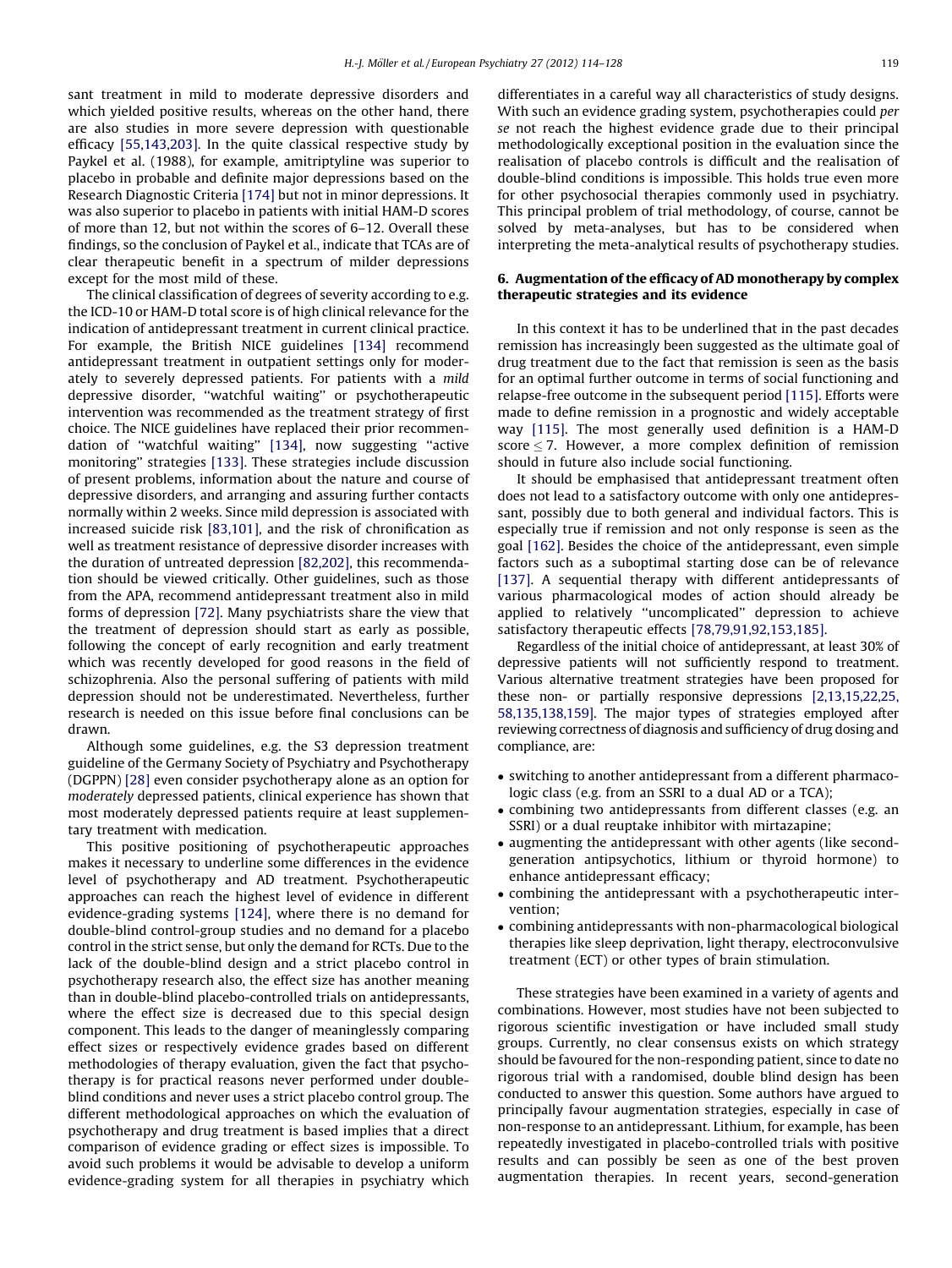<span id="page-6-0"></span>antipsychotics have reached a high position as augmentation therapy [\[197\].](#page-14-0)

The efficacy of drug treatment in depression can be greatly increased through implementation of the above-mentioned strategies [\[1\]](#page-11-0). Hints in this direction can be taken for example from the US-American STAR\*D study, which offered a complex sequential therapy program, although the study needs to be interpreted with caution due to the open nature and further methodological shortcomings such as, among others, the fact that outcome results were predominantly based on self-ratings. The percentage of remitters after the first treatment sequence with duration of 12 weeks at maximum and a treatment with citalopram was 27% (HAM-D rating). The other sequential steps increased the numbers of remitters, finally up to 67%. However, with each consecutive step of treatment sequences the chance of achieving remission was decreasing. The STAR\*D was not designed in such a way that the additional steps could be proven in their efficacy because a control group condition is lacking in this study. But the Texas Algorithm Project gave some evidence that an operationalised sequential treatment strategy is superior to treatment as usual [\[187,189\]](#page-14-0). This was also supported by an algorithm project [\[1,2\]](#page-11-0).

In a naturalistic multicentre study on depressive inpatients involving seven German university and five non-university psychiatric hospitals, 68.9% responders and 51.9% remitters were observed at discharge after a complex treatment program and a hospital stay of 61 days on average [\[162\],](#page-14-0) although most of the patients could be classified already at admission as partial nonresponders or difficult-to-treat patients. These patients were treated with all kinds of antidepressants, other psychotropic drugs, using among others comedication and augmentation strategies, applying drug monitoring for control of compliance and pharmacokinetic interaction, and offering other biological therapies like sleep deprivation, transcranial magnetic stimulation (TMS) and ECT, if indicated. It should be mentioned that also different kinds of psychotherapeutic interventions were offered, besides individual supportive psychotherapy, psychoeducation and focused strategies of cognitive therapy [\[157\]](#page-14-0). The complex therapeutic approach additionally involves other psychosocial therapies such as ergotherapy, physical exercise, occupational therapy, as well as music and art therapy. The therapeutic activities were offered on the basis of the individual personal needs and wishes, starting with an antidepressant monotherapy in the simpler cases, or with an antidepressant combination or even augmentation strategy for those who were admitted to the hospital in a state of partial non-response.

There are studies underlining the fact that complicated therapy approaches, e.g. comedication approaches or sequential approaches, which are common in psychiatric daily routine are meaningful from the viewpoint of the doctors and of the patients. However, it is difficult to prove their efficacy according to the demands of EBM [\[124\].](#page-13-0) Methodological and pragmatic problems, already arising with regard to the comparison of the evaluation of efficacy and tolerability of single drugs, are predominant in the area of complex therapies. There are mainly not enough empirical data to be able to empirically prove complex therapy procedures. For example, the data pool for switching from one antidepressant to another with a different pharmacological mechanism is not sufficient for building any evidence-based decisions, and indeed has not been shown to be very successful [\[136\]](#page-13-0). The complexity of studies on sequential therapies becomes apparent in recent respective research on therapy for unipolar depression. It is questionable whether it will ever be possible to prove complex therapy algorithms in methodologically stringent studies (e.g. randomised controlled studies) in a sufficient way. The necessary number is so high that the recruitment alone could only succeed if many study centres worked together. Even if the willingness were there, the financial means for a study of that kind would be very difficult to obtain [\[117\].](#page-13-0) From this, it follows that many procedures in daily clinical routine will be either not at all or very difficult to regulate in terms of EBM.

In recognition of the limited response of patients to therapy with antidepressants, especially monotherapy with only one antidepressant, in the recent past psychotherapy, especially the focussed and short-term approaches like CBT or IPT were suggested as alternative treatments. With the methodological limitations discussed above in mind, the general view is that the results of empirical studies seem to support the view that these psychotherapeutic approaches are on a more or less similar level of efficacy in mild and moderate depression as treatment with antidepressants [\[26,27,55,142\].](#page-11-0) Thus, if this therapy is available and if the patient is motivated to undergo such a psychotherapy, this might be a real alternative. This recommendation is also given by some treatment guidelines like e.g. the US American APA depression treatment guideline [\[4\]](#page-11-0) or the recently published German depression treatment guideline [\[28\].](#page-11-0) Even more there might be an indication for a combination strategy. However, relatively few studies have investigated the benefits of a combination of psychotherapy with antidepressants, and study results are conflicting [\[37,39,58\]](#page-11-0). Under acute treatment conditions the advantage of a combination (COMBI) seems to be most obvious for patients with more severe forms of chronic depression. In the nicely designed study by Keller et al. [\[80\]](#page-12-0) comparing the acute treatment with either nefazodone or a special short-term psychotherapy (CBASP) or both, COMBI was superior to medication alone in patients with the following diagnoses: (1) dysthymia with additional major depressive disorder (MDD), or (2) persisting MDD or (3) partially remitted MDD with poor episode recovery [\[80\]](#page-12-0). It cannot be excluded that the relatively low mean dose of nefazodone and the fact that nefazodone has also a weak antidepressant effect, may be the cause of the low response rate in the ''medication alone'' group. However, the results of some studies [\[31–33,144,145\]](#page-11-0) support the hypothesis that patients with partial remission and/or incomplete episode recovery following medication may profit from CBT through reduced residual symptoms and relapses [\[142\].](#page-13-0) By contrast, in milder and more uncomplicated forms of acute MDD, a COMBI might be neither superior to psychotherapy nor to pharmacotherapy. On the other hand, the severity of depression is a clear indication for the addition of pharmacotherapy to psychotherapy [\[58,184\].](#page-12-0) For MDD patients suffering from more severe acute episodes, a COMBI is more effective in reducing depressive symptoms compared to psychotherapy alone. Patients also recover faster in the acute phase when treated with antidepressants and psychotherapy than if treated with psychotherapy alone.

### 7. Antidepressants generally have positive effects on suicidality, but under certain conditions they can also have a negative impact

Based on the clinical experience of psychiatrists, it seems obvious that antidepressant treatment of depression reduces not only depressive symptoms but–associated with these–also suicidal thoughts and intentions. There are also several randomised clinical studies indicating this [\[74,110\].](#page-12-0) In addition, epidemiological studies demonstrated results that e.g. a higher prescription rate of SSRIs was associated with a reduced suicide rate in several countries.

In recent years, however, the discussion has focused much more on the potentially harmful effects of antidepressants in terms of inducing/aggravating suicidality [\[111,120\]](#page-13-0). This debate started in child/adolescent psychiatry, but then also spread to adult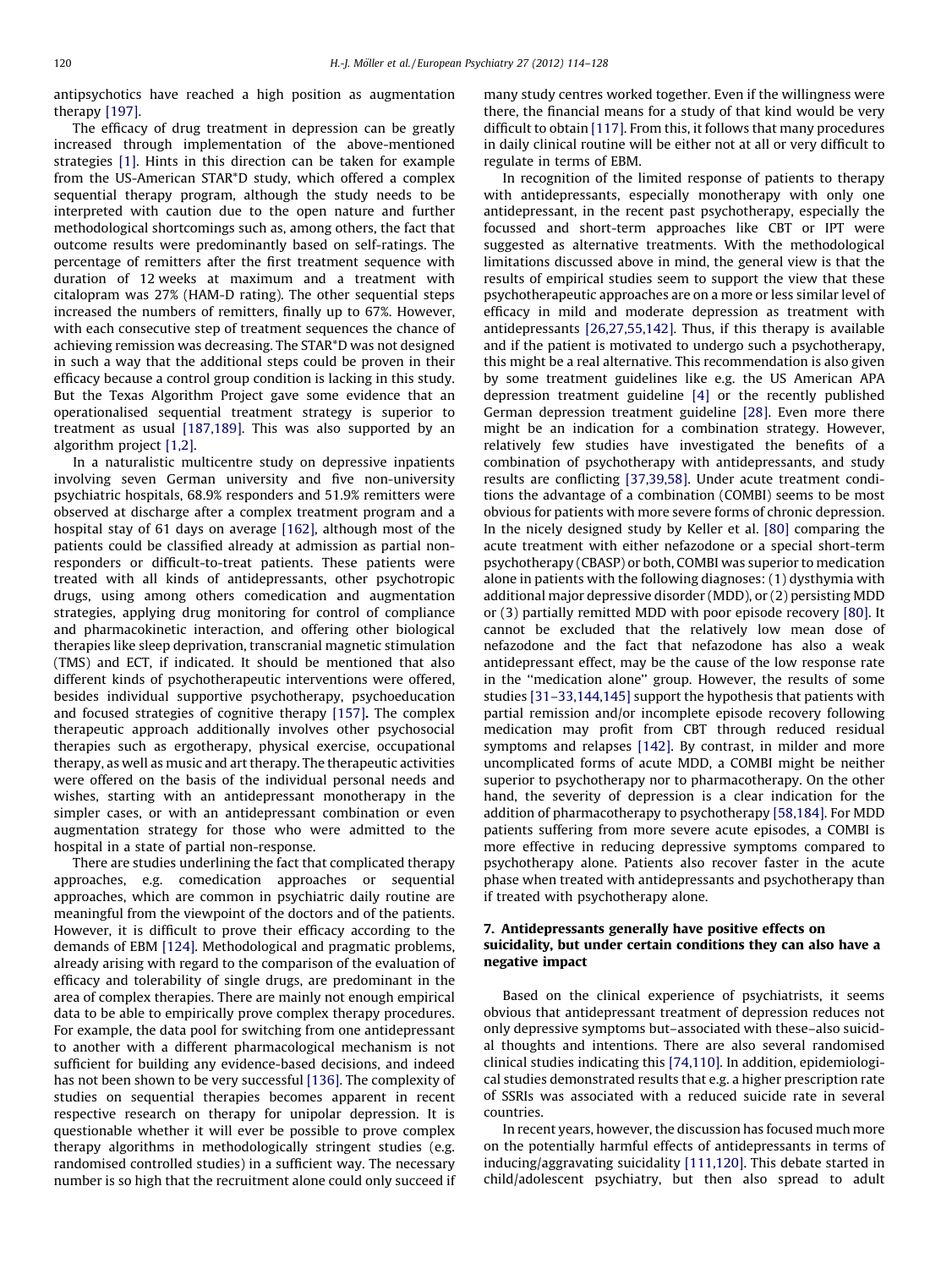psychiatry. In this context, warnings from the U.S. FDA and the CHMP of the EMA were published [\[30,192,193\],](#page-11-0) a position which was supported by others [\[21,45\].](#page-11-0) In this context the question was raised several times as to whether the use of antidepressants is safe enough to be recommended for all depressive patients, or whether antidepressive efficacy of antidepressants the prescription should be significantly restricted [\[88,126\]](#page-12-0).

Effects of ADs on suicidality are difficult to investigate in empirical studies because of several methodological limitations [\[110,111\]](#page-13-0). A broad scientific approach therefore has to use complementary methods to obtain the most comprehensive evidence. One must be aware that case reports on suicidalityinducing effects of ADs which often draw much attention should be interpreted very cautiously and different kinds of bias and misperceptions inherent in case reports should be considered carefully. Case reports can function as a source of hypotheses but cannot confirm hypotheses. If only single case data are available, the extreme uncertainty of the evidence should be addressed and relevant conclusions should be tempered.

A huge number of randomised control group studies were performed to prove the efficacy of antidepressants. In this context also the effect on suicidality was evaluated. Several pooled analyses comparing industry datasets of individual ADs, mostly SSRIs, but also including serotonin-noradrenalin reuptake inhibitors (SNRIs) and mirtazepine, demonstrated a greater average reduction of the suicidal thoughts score with SSRIs, as well as comparator drugs like TCAs, compared to placebo [\[110\]](#page-13-0). In addition, the categories ''worsening of pre-existing suicidal thoughts'' or ''new emergence of suicidal thoughts'' were less frequent in the SSRI or TCA groups than in the placebo groups. These studies and meta-analyses generally found no increased risk of suicidal behaviour. Several meta-analyses on larger datasets of novel ADs from national drug authorities which took the suicide attempt rate or suicide rate as the outcome criterion also failed to demonstrate an increased risk of suicidal behaviour during treatment with SSRIs or ADs in general [\[51\].](#page-12-0) Only the metaanalysis by Fergusson et al. [\[34\],](#page-11-0) based on a very large dataset from a Cochrane database on AD trials, found a significantly increased risk of suicide attempts for SSRIs compared to placebo–but not different from TCAs!–compared to placebo conditions [\[111\].](#page-13-0)

A meta-analysis by the FDA of the AD studies in children or adolescents found an increase of suicidal thoughts and suicide attempts but not suicide [\[30,52,53,192\].](#page-11-0) The respective FDA black box warning for adolescents led to decreased antidepressant use in this age population and an increased suicide rate, however, only measured on the epidemiological level [\[46\].](#page-12-0)

The most comprehensive and methodologically differentiated meta-analysis was performed on this topic by a special FDA task force reviewing the relationship between antidepressant drugs and suicidality in adults [\[175,176\].](#page-14-0) This meta-analysis included the most comprehensive database of placebo-controlled trials for various indications in this research field. The trial data were submitted by the manufacturers of the 11 antidepressant drugs studied (buproprion, citalopram, duloxetine, escitalopram, fluvoxamine, fluoxetine, mirtazapine, nefazodone, paroxetine, sertraline, venlafaxine). The primary outcome of the study was suiciderelated behaviour (defined as including completed suicide, suicide attempt, preparatory acts toward imminent suicidal behaviour and suicidal ideation). Data were available from a total of 99,839 subjects in 372 trials, constituting a total of 15,505 subject years. Indications included major depressive disorder, other depression, other psychiatric disorders, other behavioural disorders and nonbehavioural disorders. During the period of observation, eight subjects committed suicide, 134 attempted suicide, 10 made preparatory actions without ever attempting suicide and 378 reported suicidal ideation without taking any action. For reasons of space, it is impossible to describe in this position statement all the results of the different analyses performed, so that only the main results are reported here.

The estimated odds ratio for suicide-related behaviour (preparatory acts, attempts and completed suicide) associated with assignment to antidepressant drug treatment compared to placebo was 1.12 (95% CI, 0.79–1.58) for the whole dataset, indicating an overall non-significant risk with antidepressant drug treatment. The estimates of suicidality risk (ideation, preparatory acts, attempts and completed suicide) associated with assignment to antidepressant drug treatment compared to placebo observed from the entire dataset showed a slightly lower but not statistically significant risk with antidepressant drug treatment. Most statistical tests for differences in effect among drugs and drug classes were negative, with the exception of an indication of differences among drugs in the SSRI category. The likelihood ratio for suicidality from older drugs relative to newer drugs was 0.84 (95% CI 0.54–1.31,  $P = 0.44$ ), i.e. suicidality was slightly but not significantly less likely with the older than with the newer drugs. Findings were similar for suicidal behaviour of adults with psychotic disorders. The likelihood ratio for suicidal behaviour from older drugs relative to newer drugs was 0.76 (95% CI 0.38– 1.50,  $P = 0.43$ ). The odds ratios for active drug relative to placebo by different psychiatric diagnoses are not widely different from each other, but the psychiatric diagnostic categories (major depression, other depression and other psychiatric) are remarkably similar, while the non-psychiatric categories appear similar to each other but distinct from the psychiatric categories. None of these differences, however, are statistically significant [\[175\]](#page-14-0). This confirms the calculations of Gunnell et al. [\[51\]](#page-12-0) that the risks in controlled trials are so low that sample sizes over 200,000 would be required to detect meaningful differences.

The age ranges within the adult and paediatric studies overlap slightly and the results can be analysed together to fully assess the interaction of age with AD treatment. For both suicidality and suicidal behaviour, the slope of the interaction between AD treatment and age did not differ among antidepressants ( $P = 0.22$ ) for suicidality and  $P = 0.81$  for suicidal behaviour), nor did it differ by antidepressant classes ( $P = 0.28$  for suicidality and  $P = 0.78$  for suicidal behaviour). One key observation is that suicidality is positively associated with assignment to treatment with ADs in subjects under 25 years of age (Odds Ratio 1.62, 95% CI 0.97–2.71,  $P = 0.07$ ) but negatively associated (Odds Ratio 0.74, 95% CI 0.60– 0.90,  $P = 0.003$ ) with suicidality in subjects aged 25 and older. There also appears to be a further distinction between a modest protective effect in subjects aged 25–64 (Odds Ratio 0.79, 95% CI 0.64–0.98,  $P = 0.03$ ) and a stronger protective effect in subjects aged 65 and older (Odds Ratio 0.37, 95% CI 0.18–0.76, P = 0.007). [Fig.](#page-8-0) 2a shows these age categories graphically as well as displaying risk for suicidality as a continuous function of age. The results concerning the risks for suicidal behaviour associated with assignment to AD treatment for adult subjects with psychiatric disorders broken down by age also show a significant positive association with assignment to treatment with ADs in subjects less than 25 years of age but no overall association with suicidal behaviour in subjects aged 25 and older. There appears to be a significant protective effect of antidepressant treatment in subjects aged 65 and older [\(Fig.](#page-8-0) 2b).

Approximately 50% of subjects who received active drug and 40% of subjects who received placebo were designated as responders. Among those who were considered to have responded to treatment, 0.26% of all subjects with major depressive disorders and 0.13% of subjects with other psychiatric disorders displayed suicidal ideation or behaviour. For subjects considered nonresponders, 1.18% with major depressive disorders and 0.55% with other psychiatric disorders displayed suicidal ideation or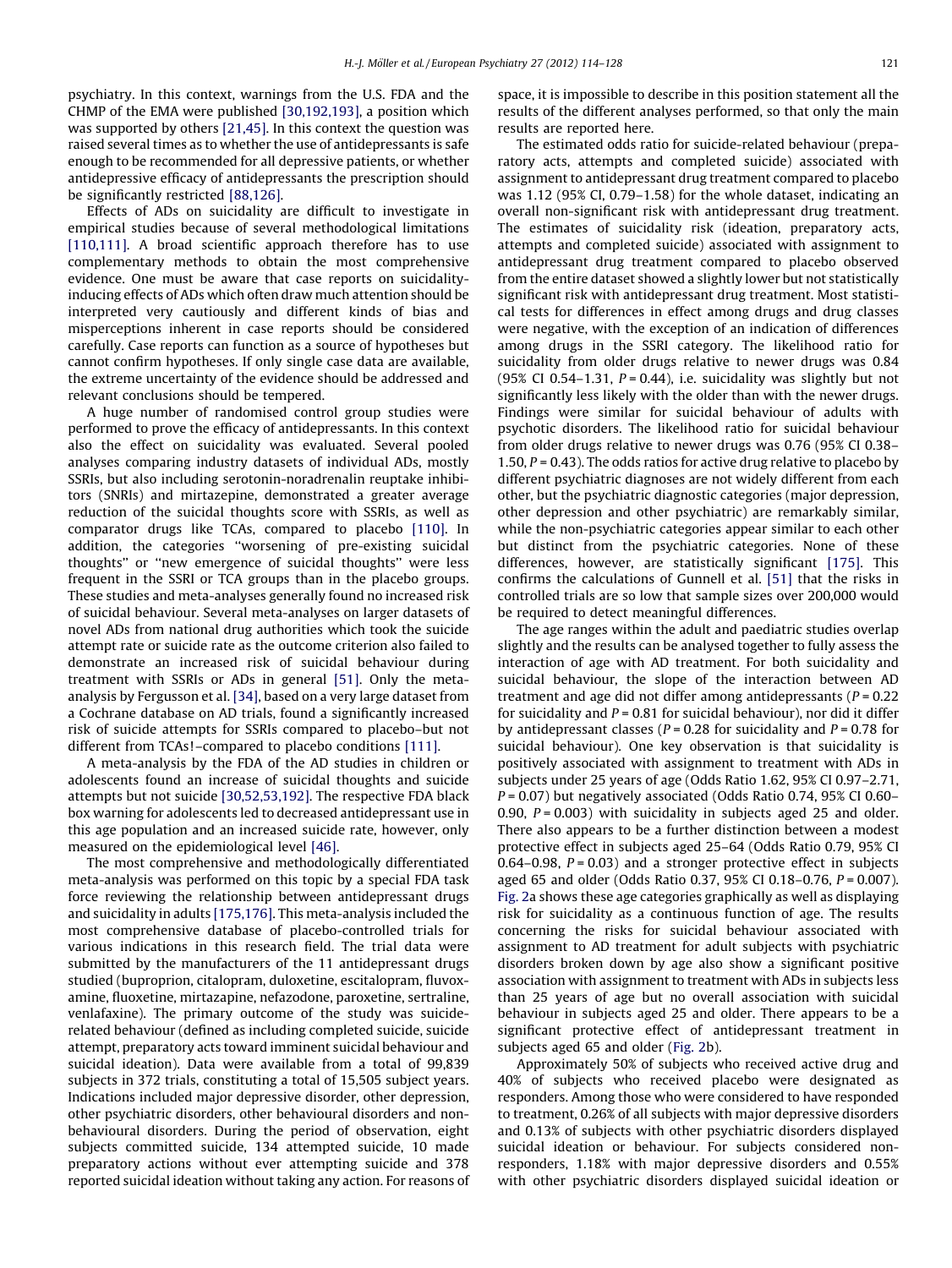<span id="page-8-0"></span>

Fig. 2. a. Suicidality odds ratio for active drug relative to placebo-adults with psychiatric disorders–by age. b. Suicidal behaviour odds ratios for active drug relative to placebo–adults with psychiatric disorders–by age.

behaviour. The results for suicidal behaviour and suicidality odds ratios for active drug vs. placebo by subject response and age category are consistent with the idea that an increased risk of suicidal behaviour in young adults associated with AD treatment may be limited to subjects who do not show a clinical response to treatment, but this observation is far from statistically significant and would require a larger sample to make any conclusions. A further contributing factor to suicidality in the young age group may be the fact that bipolar depression starts at a younger age than unipolar depression [\[20\]](#page-11-0), and bipolar depression is closely linked to suicidality best explained by the high frequency of mixed states in bipolar depression [\[10\].](#page-11-0)

Concerning the time course of suicidality in depressed patients before and after starting pharmacotherapy or psychotherapy: In a study including more than 7000 patients, suicide attempts were ''highest in the month before starting treatment, next highest in the month after starting treatment, and declining thereafter'' [\[171\]](#page-14-0).

There is a final minor but potentially important confounding point. Studies conducted in children have often been designed to establish ''safety'' rather than efficacy, to use the summary jargon of industry. This has had the consequence that industry-supported studies have failed to demonstrate efficacy because placebo response rates have been very high. In such studies, ascertainment bias relating to adverse event reporting may have been maximized, and might account for some or all of the differences between different age groups.

A publication by Perlis et al. [\[146\]](#page-13-0), as part of the STAR\*D study, reported an association between treatment-emergent suicidal ideation with citalopram and a polymorphism near cyclic adenosine monophosphate response element binding protein. This approach can be further substantiated for individual medications but not for all antidepressants as a group phenomenon. Currently, such a pharmacogenetic approach is far away from clinical routine application.

Additional findings come from other data sources. It is difficult to summarise the somewhat inconsistent results of the case-control and other types of clinical cohort studies. Relevant confounders like differential prescribing to patients perceived to be more ill and/or at greater risk of suicidal behaviour were not taken into account in all of these studies. When they were considered in the statistical analysis, any indications of greater risk associated with SSRIs or ADs, in general, could no longer be demonstrated or their size was reduced. Altogether, these data have to be interpreted very carefully and cannot be seen as proof in one or the other direction [\[111\].](#page-13-0) Of interest in this context is the study by Simon and Savarino [\[171\]](#page-14-0) demonstrating that pharmaco-epidemiological studies that applied sophisticated statistical methods to investigate the association between the prescription risks for TCAs/SSRIs and suicide rates generally found no increased risk of suicide with ADs in general, and in particular no increase with SSRIs. The opposite is true: They generally found that a higher prescription rate of ADs, mostly SSRIs, was associated with a reduction of suicide rate [\[48,69,110\]](#page-12-0). Thus if SSRIs or ADs in general do have a suicidality-inducing effect, this does not appear to translate into an increased risk of suicide in the epidemiological perspective. The opposite is the case, i.e. an increased prescription of ADs, preferentially SSRIs, generally leads to a reduction of suicide risk.

The time pattern of risk under treatment either with psychotherapy or AD treatment is similar, being the highest before the start of treatment and afterwards is reduced. The case register study by Tiihonen et al. [\[186\]](#page-14-0) is also interesting, with the following result: Among suicidal subjects who had ever used antidepressants, the current use of any antidepressant was associated with a markedly increased risk of attempted suicide and, at the same time, with a markedly decreased risk of completed suicide and death.

Differences in the fatal toxicity of ADs are of relevance for the discussions about potential harmful effects of ADs in terms of suicidality. There is clear evidence that most modern ADs, especially the SSRIs, have a lower fatal toxicity risk than the TCAs when a patient uses them to attempt suicide [\[38\]](#page-11-0). In everyday clinical practice, the discussion about the possible risks of SSRIs or ADs, in general, should not result in clinicians forgetting the benefits of these drugs, especially their lower fatal toxicity profile. This is a great advantage, especially in patients with severe suicidality where the choice of a less toxic AD helps to reduce the risk of fatality if the patient should misuse the AD for a suicide attempt [\[118\]](#page-13-0).

Different mechanisms could principally lead to suicidalityenhancing effects. These might, for example, be related to the pharmacological mode of action in different transmitter systems, to pharmacogenetic dispositioning [\[146\]](#page-13-0) to special pharmacodynamic properties like activating/drive-enhancing effects or to side effects like akathisia [\[163\]](#page-14-0). As for special dispositions of patients, personality disturbances such as borderline personality disorder, comorbidity, non-response, bipolarity and other factors should be considered [\[10,107,182\]](#page-11-0). When hypothesising possible mechanisms for a potentially higher suicide rate with ADs, the fact that determination of the suicide risk of an individual patient or the general suicide rate is very complex and involves the integration of different factors deserves consideration. For example, the hypothesised induction by of suicidal thoughts or even suicidal ideation by SSRIs may be balanced by a lower risk of a fatal outcome of a suicide attempt with an SSRI compared to a TCA. However, on the other hand, it needs to be clearly stated that no treatment might increase the suicide rate possibly threefold, as can be derived from the naturalistic study by Angst et al. [\[8\]](#page-11-0).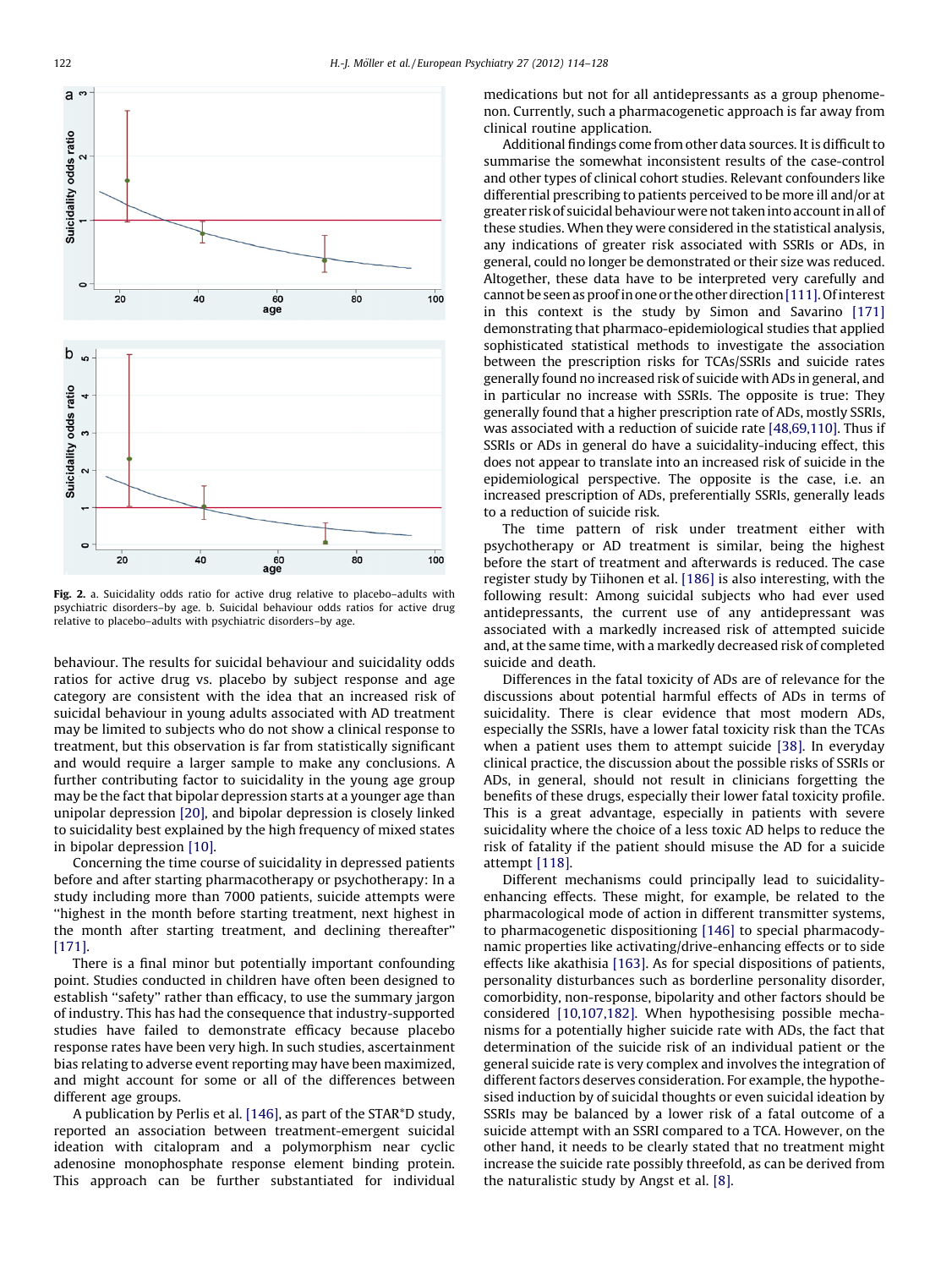Beside all these considerations, the symptoms of the acute depressive episode and the risk of relapse [\[16,44,149,198\]](#page-11-0) require an effective drug treatment that simultaneously reduces suicidal thoughts. An overcritical position which places much more importance on the risk of inducing suicidality than on the efficacy of ADs [\[88,126\]](#page-12-0) should be avoided [\[45,117,118,120\].](#page-12-0) One should remember that psychosocial interventions, which are often suggested as an alternative, might be ineffective under certain circumstances [\[196\]](#page-14-0), and may even induce suicidality themselves [\[108,109\]](#page-13-0). Short-term [\[110\]](#page-13-0) and long-term data in particular underline the beneficial effects of ADs on suicidality and suicidal behaviour [\[7\].](#page-11-0)

Of course, particularly at the start of treatment patients are often not only emotionally labile but also have decreased motor inhibitions when still emotionally depressed, and it is theoretically possible that in single cases ADs, probably depending on their specific pharmacological and pharmacodynamic characteristics and in interaction with a patient's special predisposing characteristics such as personality traits and comorbidity, can induce or enhance suicidal thoughts or even reduce the threshold level for attempting or committing suicide. It is a question of good clinical practice to monitor every patient carefully, especially at the start of a drug treatment after one week and then every second week, and to try to avoid any kind of risk. Under these conditions, the risk of induced/increased suicidality is extremely low, as described in empirical studies [\[163\].](#page-14-0) In case of agitation, akathisia, sleep disturbances or other symptoms or drug side effects that may potentially induce or enhance suicidality, a sedating anxiolytic or sleep-inducing comedication should be considered. It is also of the greatest importance that the patient be offered substantial support. Finally, it should not be forgotten that depressive symptoms and suicidal thoughts can fluctuate over the course of a day or over longer time periods. It is often difficult to follow these fluctuations carefully enough on an outpatient basis. If still available, which is unfortunately not possible in all European countries (like the UK, due to financial restrictions) inpatient treatment might be a better option for patients at an especially high risk. Treatment with ADs under inpatient conditions, which allows careful monitoring in appropriate cases, seems to be quite safe in terms of emergence or worsening of suicidality [\[163\].](#page-14-0)

#### 8. Individualising (personalising) clinical decision making in the treatment of depression

Clinical decision-making is a very complex issue [\[119\].](#page-13-0) The intention to optimise clinical decision making in such a way that the aim to find the right therapy for the right patient can be achieved is full of challenges. It is possibly more an idealistic version than an achievable reality. This is true for drug treatment, and even more so for psychotherapy or the combination of both.

The compiling of a correct diagnosis is essential because specific depressive subtypes are known to have a poor response to specific antidepressants, which can imply a seeming treatment resistance [\[64\].](#page-12-0) What is also important is the recording of a psychiatric comorbidity, since comorbidity can be connected to a seeming treatment resistance. About three-quarters of patients with a treatment-resistant depression show comorbid psychiatric disorders such as personality and panic disorders, alcohol/substance abuse and neuroticism [\[168\]](#page-14-0). In these cases, the result of the treatment depends on the efficacy of the depression therapy as well as on the therapy of the comorbid disorder. A number of somatic illnesses and also medications are known to cause depression.

Subtyping of depression, e.g. in terms of psychotic depression, melancholic depression, atypical depression, etc., has a long tradition in psychiatry [\[63,112,113,115,198\],](#page-12-0) among other approaches, in relation to treatment indication and improving outcome through the most adequate treatment. Melancholic depression, formerly also referred to as endogenous depression, is seen to be the prototype of a 'biological' depression and the type most likely to respond positively to antidepressants. This condition has been a topic of discussion for a long time, and was recently addressed by Parker et al. [\[140\]](#page-13-0) on the basis of new research data focussing on the relevance of somatic symptoms, among others. On the basis of results of routine care documentation, Parker and colleagues came to the conclusion that TCAs and monoamine oxidase inhibitors (MAOIs) are the most effective pharmacological treatments for melancholic depression, while the newer agents (SSRIs, reversible inhibitors of non-reversible monoamine oxidase-A and antipsychotic drugs) are much less effective. In a subsequent publication, albeit of preliminary results, Parker found that TCAs and SSRIs may not differ distinctly in their effectiveness in younger patients with melancholia, but that SSRIs are differentially less effective in older melancholic patients, and this effect was unlikely to be secondary to age of disorder onset or to the length of lifetime depressive experience [\[141\]](#page-13-0). In Parker's view, an understanding of the impact of age on antidepressant drug response across melancholic and non-melancholic depressive subtypes may help to clarify differential drug effectiveness patterns, and to link the underlying neuropathological changes to clinical management, including the choice of an antidepressant. As another example, the subtype atypical depression can be mentioned here, which for a long time has been seen as an indication for treatment with MAO inhibitors [\[63,163\].](#page-12-0)

In clinical research, apart from the classification of subtypes of depression also clinical/anamnestic predictors were examined regarding the response to antidepressants. The following characteristics were relatively consistently described as relevant for a rather poor response to antidepressants [\[89,122,164\],](#page-12-0) which could mostly be confirmed in recent studies [\[63,168,190,199,200\]](#page-12-0) ([Table](#page-10-0) 1).

Especially the insufficient response in the first 14 days of therapy with antidepressants seems to be of great prognostic importance for the further therapy course as regards response and remission [\[63,180\]](#page-12-0). Based on such results, it was suggested [\[180\],](#page-14-0) but not unanimously accepted, that in the case of an insufficient response after the first 14 days of treatment a switch to another AD or treatment approach (e.g. antipsychotic augmentation) should be considered.

The variance rates described by most single predictors are for the most part so minor that they hardly have any predictive value for a single patient. They can at best contribute to group statistical differentiation. The possibilities of combining predictors for the improvement of prognosis have been examined only by few authors [\[162\].](#page-14-0) In general, multiple variables were hardly examined regarding their prognostic meaning. The demonstrated predictors are more of a general type. On the level of clinical/anamnestic parameters, reproducible predictors for the response to specific antidepressants could not been found so far. Recently, patients' preference for a special drug or treatment approach was suggested as an important moderator of outcome in treatment of depression [\[90\]](#page-12-0). This might change the classical doctor–patient relationship towards the model of shared decision making.

The consideration of biological parameters has also not improved the possibilities of prediction in a way that could be employed in daily hospital routine [\[172\]](#page-14-0). The following are some of the possible biological predictors for the response to antidepressants which have been investigated: the metabolites from central nervous system transmitters which are relevant in depression (methoxyhydroxyphenylglycol, hydroxyindole acetic acid), the activity of enzymes involved in transmitter metabolism (MAO, DBH, COMT), neuroendocrinological parameters (dexamethasone suppression test [DST] status, growth hormone [GH] response to clonidine, thyroid stimulating hormone [TSH]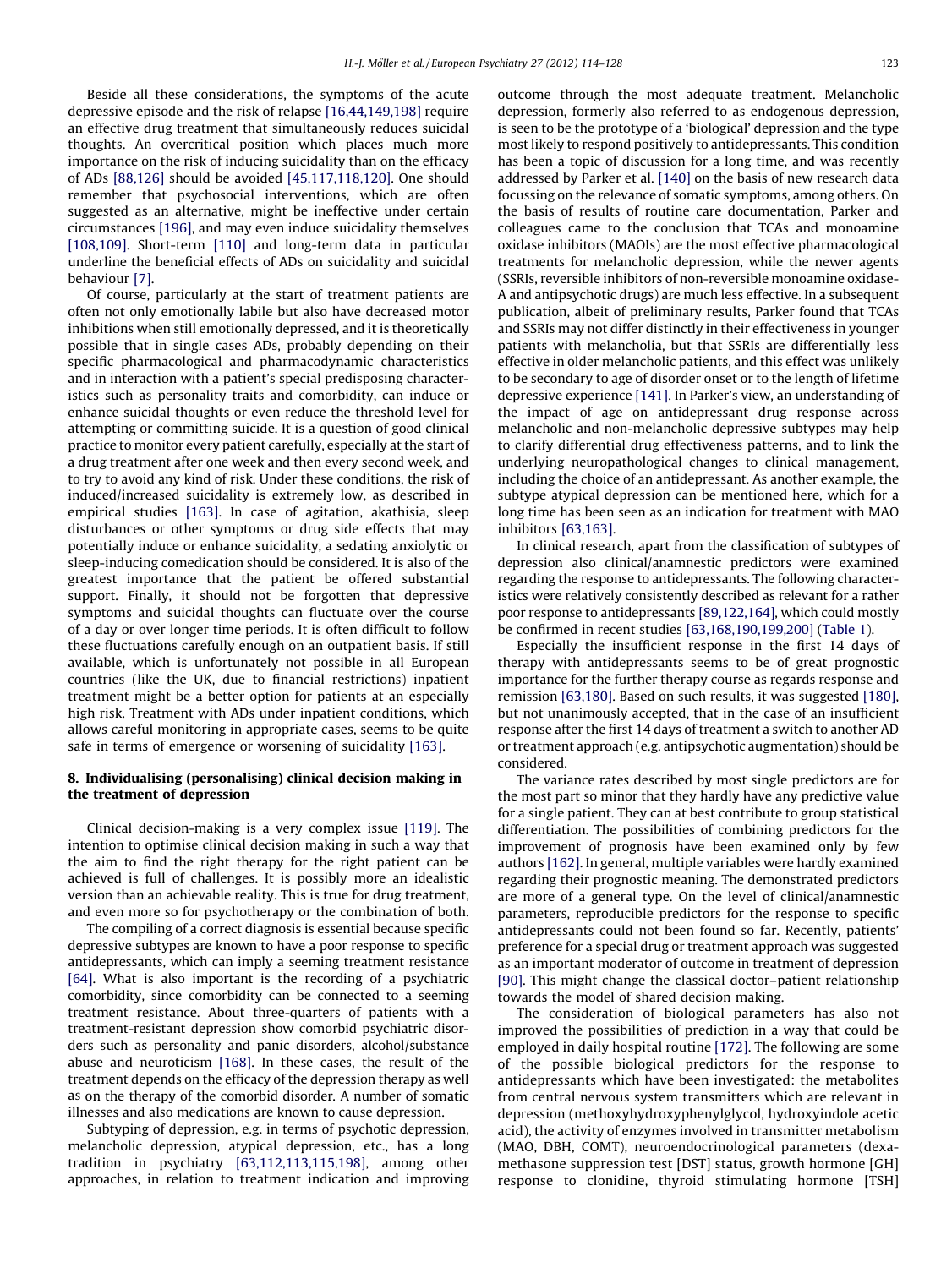#### <span id="page-10-0"></span>Table 1

| Poor response associated with antidepressant treatment. |  |
|---------------------------------------------------------|--|
|---------------------------------------------------------|--|

| Poor social adaptation                                                       |
|------------------------------------------------------------------------------|
| Neurotic traits in the premorbid personality                                 |
| Number and duration of earlier psychiatric inpatient treatments              |
| Non-response to earlier treatments with antidepressants                      |
| Chronification of the depressive symptoms                                    |
| Mild degree of depressive symptoms                                           |
| Delusions                                                                    |
| Absence of vital symptoms                                                    |
| Insufficient improvement in the first 10–20 days of antidepressant treatment |
|                                                                              |

response to thyrotropin-releasing hormone [TRH], prolactin response to fenfluramine), neurophysiological parameters such as rapid eye movement (REM) latency, electrodermal activity, electroencephalography (EEG) resting activity, acoustically evoked potentials [\[54\]](#page-12-0), alterations of the hippocampus measured with magnetic resonance tomography (MRT) [\[42\]](#page-12-0). However, so far these biological predictors have not been introduced into clinical practice, for reasons such as inconsistencies in the results, low percentage of explained variance, impracticability, costs, etc. In treatmentresistant cases, AD blood levels have to be assessed first of all.

In this context, pharmacogenetics have increasingly gained interest for the prediction of response to antidepressants in terms of individual pharmacokinetic and pharmacodynamic particularities. The initially enthusiastic statements on the possibility of making use of a ''genetic fingerprint'' with the help of genetic technology within a few years, to be able to show the complete picture of respective individual dispositions, has given way to the disillusion that obviously this is nothing but another process, from which the output will possibly not be reached as quickly as initially estimated [\[125\].](#page-13-0) Especially the polymorphisms of the serotonin transporter protein (HTT) have been examined regarding antidepressant response [\[29,165,166,181\]](#page-11-0), but also involving other targets like a polymorphism in the drug-transporter protein ABCB1 [\[194\].](#page-14-0)

The results are in parts often controversial and the demonstrated variance per polymorphism is relatively minor. The positive outcome of extensive further research will have to be awaited before it is possible to sufficiently determine the respective significance of pharmacogenetics. There is still hope that in the end the optimal combination of pharmacogenetic predictors in the sense of a 'genetic fingerprint' will move the field forward in the expected direction. The possibility of better prediction in single cases would be especially important: with regard to the special target group of poor responders it would be possible to make use of different treatment strategies, specific antidepressants, higher dosage, combination therapy, ECT, etc. from the very beginning instead of obtaining knowledge about the treatment process first. Similarly, also the risk of side effects could be individually predicted and the therapeutic decision could also be personalised in this respect.

#### 9. Conclusion

Antidepressants do have a clinically relevant efficacy in acute and long-term treatment of depressive patients. Therefore they are first-choice therapy, especially in moderate to severe depression, amongst other reasons also due to their easy handling. The in part poor placebo-verum differences shown in meta-analyses on mean score values can be explained by specific baseline conditions and confounding factors of placebo-controlled studies. Differences in responder rates between antidepressants and placebo translate into clinically relevant NNTs.

Antidepressants remain first-choice therapy for most patients also because of their good tolerability, despite the issues-discussed in recent years–regarding the possible induction of suicidality by antidepressants especially through SSRIs. Extensive meta-analyses have shown that there is low risk of induction of suicidality, not only in association with SSRIs, but related to all antidepressants, especially in the age group below 25 years. Under the condition of ''good clinical practice'', it can be kept under control in the daily clinical care, and should not be brought up as a general argument against the treatment with antidepressants for the therapy of depression. On the contrary, the positive effect in terms of general reduction of depressive syndromes in general as well as suicidality should be emphasised in the argumentation.

The efficacy of antidepressants is increased by sequential and combination therapies in daily clinical practice. Psychosocial as well as psychotherapeutic factors also contribute to a positive therapeutic result. Therefore, it is important that therapy with antidepressants is not regarded as the only solution, but that antidepressant therapy is embedded in a complex therapeutic approach. Psychotherapeutic therapies, especially therapies from the field of cognitive behavioural therapy and other pragmatically oriented therapies such as IPT, for example, have gained importance in recent years, after the efficacy of these therapies was proven in controlled studies.

Looking at the complexity of the aetiopathogenesis of depression and the respective heterogeneity of subtypes of depression or even single patients, it is not surprising that therapy effects do have their limits regarding efficacy. An individualised indication can optimise the efficacy in single cases. However, there are only few reliable clinical and biological predictors, which could contribute to an optimal indication. High expectations in this regard are directed at pharmacogenetics, which has already generated interesting single findings. However, according to current findings, the explained variance of single gene polymorphisms seems to be minor, so that only the combination of various gene polymorphisms can realise the idea of individualising/personalising the therapy decision in individual cases. Analogous arguments and possibilities hold true for a differential indication and individualised therapy decision regarding tolerability.

Health economic analyses have not been covered in this position statement, but they play an increasingly important role in times of scarcity of resources in the healthcare sector. They can bring additional aspects into clinical decision-making processes, especially if in future the resource allocation in the healthcare system is not primarily carried out according to medical results of therapy trials, but results from healthcare economic differentiations between different therapies by respective institutions like NICE. Results will be different depending on which content and methodological criteria underlie them [\[24,201\].](#page-11-0) In contrast to tendencies in the healthcare economics sector, which primarily puts hard criteria such as hospitalisation or unemployability in the foreground, physicians should especially emphasise the importance of the patient's subjective well-being and quality of life in the argumentation. These thoughts demonstrate the extent to which a value-bound approach [\[43\]](#page-12-0) is necessary when decisions on therapy are made, and that clinical decisions are by no means affected merely by empirical knowledge about efficacy and tolerability.

#### Disclosure of interest–financial disclosure statement

This position statement was written without funding from pharmaceutical companies.

H.-J. Möller is/has been a member of the speaker bureau: AstraZeneca, Bristol-Myers Squibb, Eli Lilly, Eisai, GlaxoSmithKline, Janssen Cilag, Lundbeck, Organon, Pfizer, Sanofi Aventis, Sepracor and Servier. He serves/has served as a consultant or on the advisory board: AstraZeneca, Bristol-Myers Squibb, Eli Lilly, GlaxoSmithKline, Janssen Cilag, Lundbeck, Organon, Pfizer, Sepracor, Servier,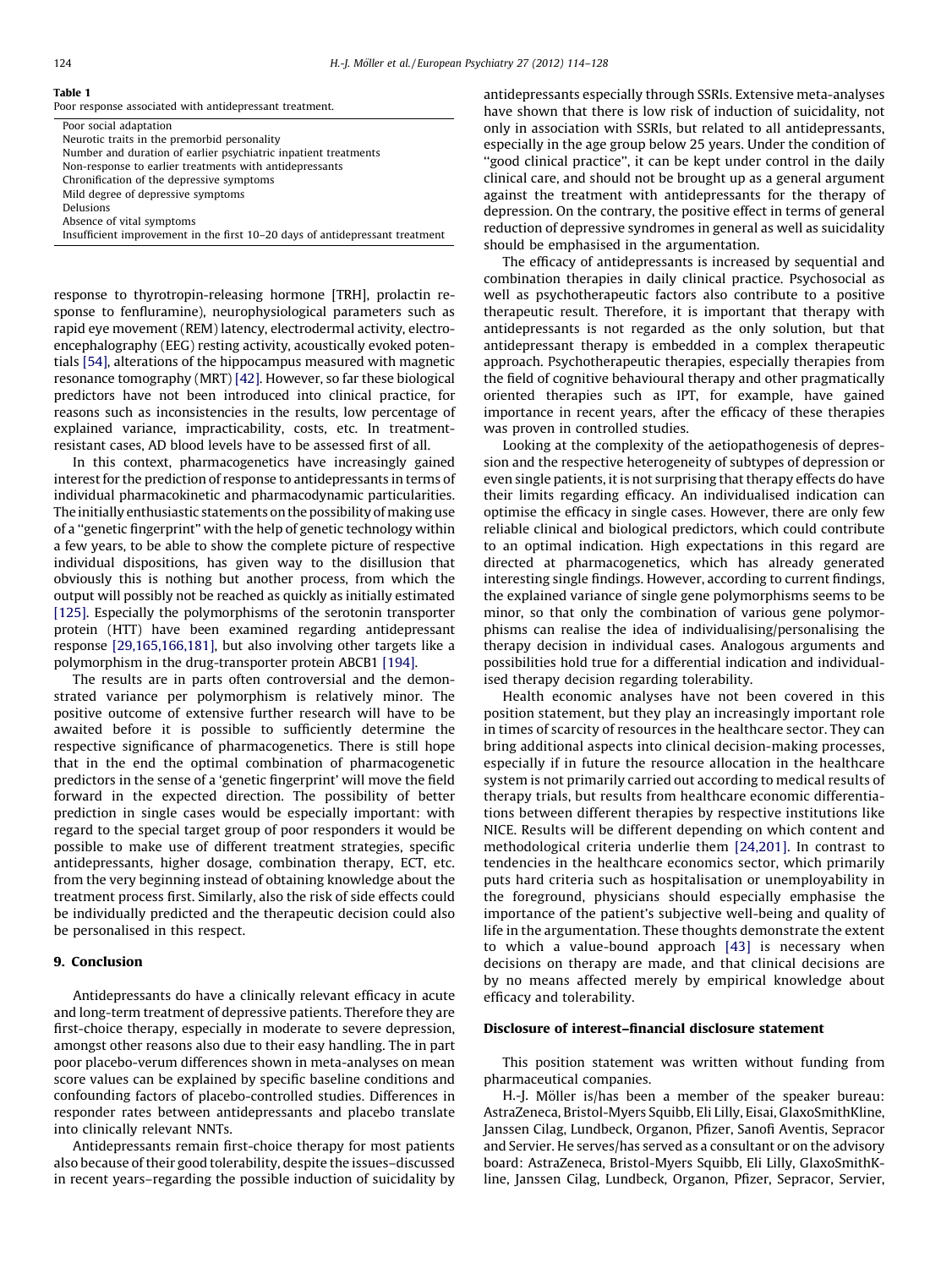<span id="page-11-0"></span>Wyeth. He personally or his department have received grant/ research support from: AstraZeneca, Bristol-Myers Squibb, Eli Lilly, Eisai, GlaxoSmithKline, Janssen Cilag, Lundbeck, Merck, Novartis, Organon, Pfizer, Sanofi-Aventis, Schering-Plough, Schwabe, Sepracor, Servier, Wyeth.

I. Bitter has been an advisory board member/consultant/ lecturer for AstraZeneca, Bristol-Myers-Squibb, Eli Lilly, EGIS, Janssen, Lundbeck, Novartis, Pfizer, Richter and Schering-Plough.

J. Bobes has received consulting fees and honoraria within the last 3 years from AstraZeneca, GlaxoSmithKline, Janssen-Cilag, Lilly, and Pfizer.

K. Fountoulakis has received support concerning travel and accommodation expenses from various pharmaceutical companies in order to participate in medical congresses. He has also received honoraria for lectures from AstraZeneca, Janssen-Cilag, Eli-Lilly, and a research grant from the Pfizer Foundation. He is a member of the board of Wyeth for desvenlafaxine and BMS for aripiprazole in bipolar disorder.

C. Höschl serves on the advisory board, board of directors or other similar group for: BMS, United Biosource Corporation, Vienna School of Clinical Research, Lundbeck International Psychiatric Institute. He has received honoraria or consultation fees from the companies Servier and Lundbeck, and has been a recipient of grants and contracts from Eli Lilly.

S. Kasper has received grant/research support from Eli Lilly, Lundbeck, Bristol-Myers Squibb, GlaxoSmithKline, Organon, Sepracor and Servier; has served as a consultant or on advisory boards for AstraZeneca, Bristol-Myers Squibb, GlaxoSmithKline, Eli Lilly, Lundbeck, Pfizer, Organon, Schwabe, Sepracor, Servier, Janssen, and Novartis; and has served on speakers' bureaus for AstraZeneca, Eli Lily, Lundbeck, Schwabe, Sepracor, Servier, Pierre Fabre, and Janssen.

#### References

- [1] Adli M, Bauer M, Rush AJ. Algorithms and collaborative care systems for depression: are they effective and why? Biol Psychiatry 2006;59:1029–38.
- [2] Adli M, Berghöfer A, Linden M, Helmchen H, Müller-Oerlinghausen B, Mackert A, et al. Effectiveness and feasibility of a standardized stepwise drug treatment regimen algorithm for inpatients with depressive disorders: results of a 2-year observational algorithm study. J Clin Psychiatry 2002;63(9):782–90.
- Alonso J, Angermeyer MC, Bernert S, Bruffaerts R, Brugha TS, Bryson H, et al. Prevalence of mental disorders in Europe: results from the European Study of the Epidemiology of Mental Disorders (ESEMeD) project. Acta Psychiatr Scand Suppl 2004;420:21–7.
- [4] American Psychiatric Association. APA Practice Guidelines treatment of patients with major depressive disorder, Second Edition. [http://www.psy](http://www.psychiatryonline.com/pracGuide/pracGuideChapToc_7.aspx)[chiatryonline.com/pracGuide/pracGuideChapToc\\_7.aspx](http://www.psychiatryonline.com/pracGuide/pracGuideChapToc_7.aspx) [Second]. 2000. [Ref Type: [Electronic](http://www.psychiatryonline.com/pracGuide/pracGuideChapToc_7.aspx) Citation].
- Anderson IM. Selective serotonin reuptake inhibitors versus tricyclic antidepressants: a meta-analysis of efficacy and tolerability. J Affect Disord 2000;58(1):19–36.
- [6] Anderson IM, Ferrier IN, Baldwin RC, Cowen PJ, Howard L, Lewis G, et al. Evidence-based guidelines for treating depressive disorders with antidepressants: a revision of the 2000 British Association for Psychopharmacology guidelines. J Psychopharmacol 2008;22(4):343–96.
- [7] Angst J, Angst F, Gerber-Werder R, Gamma A. Suicide in 406 mood-disorder patients with and without long-term medication: a 40 to 44 years' follow-up. Arch Suicide Res 2005;9(3):279–300.
- [8] Angst J, Gamma A, Sellaro R, Zhang H, Merikangas K. Toward validation of atypical depression in the community: results of the Zurich cohort study. J Affect Disord 2002;72(1):125–38.
- [9] Baghai TC, Volz HP, Moller HJ. Drug treatment of depression in the 2000s: an overview of achievements in the last 10 years and future possibilities. World J Biol Psychiatry 2006;7(4):198–222.
- [10] Balazs J, Benazzi F, Rihmer Z, Rihmer A, Akiskal KK, Akiskal HS. The close link between suicide attempts and mixed (bipolar) depression: implications for suicide prevention. J Affect Disord 2006;91(2–3):133–8.
- [11] Baldwin D, Broich K, Fritze J, Kasper S, Westenberg H, Möller HJ. Placebocontrolled studies in depression: necessary, ethical and feasible. Eur Arch Psychiatry Clin Neurosci 2003;253:22–8.
- [12] Barbui C, Campomori A, D'Avanzo B, Negri E, Garattini S. Antidepressant drug use in Italy since the introduction of SSRIs: national trends, regional differences and impact on suicide rates. Soc Psychiatry Psychiatr Epidemiol 1999;34(3):152–6.
- [13] Bauer M, Bschor T, Pfennig A, Whybrow PC, Angst J, Versiani M, et al. World Federation of Societies of Biological Psychiatry (WFSBP) Guidelines for Biological Treatment of Unipolar Depressive Disorders in Primary Care. World J Biol Psychiatry 2007;8(2):67–104.
- [14] Bauer M, Tharmanathan P, Volz HP, Moeller HJ, Freemantle N. The effect of venlafaxine compared with other antidepressants and placebo in the treatment of major depression: a meta-analysis. Eur Arch Psychiatry Clin Neurosci 2009;259(3):172–85.
- [15] Bauer M, Whybrow PC, Angst J, Versiani M, Möller HJ, WFSBP Task Force on Treatment Guidelines for Unipolar Depressive Disorders. World Federation of Societies of Biological Psychiatry (WFSBP) guidelines for biological treatment of unipolar depressive disorders, Part 1: acute and continuation treatment of major depressive disorder. World J Biol Psychiatry 2002;3:5–43 [Ref Type: Journal (Full)].
- [16] Bauer MS, Wisniewski SR, Marangell LB, Chessick CA, Allen MH, Dennehy EB, et al. Are antidepressants associated with new-onset suicidality in bipolar disorder? A prospective study of participants in the Systematic Treatment Enhancement Program for Bipolar Disorder (STEP-BD) J Clin Psychiatry 2006;67(1):48–55.
- [17] Bech P. Depressive symptomatology and drug response. Commun Psychopharmacol 1978;2(5):409–18.
- [18] Bech P. Is the antidepressive effect of second-generation antidepressants a myth? Psychol Med 2009;1–6.
- [19] Belmaker RH, Agam G. Major depressive disorder. N Engl J Med 2008;358(1): 55–68.
- [20] Benazzi F, Akiskal HS. How best identify to a bipolar-related subtype among major depressive patients without spontaneous hypomania: superiority of age at onset criterion over recurrence and polarity? J Affect Disord 2008;107(1–3):77–88.
- [21] Brent DA. Antidepressants and pediatric depression the risk of doing nothing. N Engl J Med 2004;351:1598–601.
- [22] Bschor T, Berghöfer A, Ströhle A, Kunz D, Adli M, Müller-Oerlinghausen B, et al. How long should the lithium augmentation strategy be maintained? A 1-year follow-up of a placebo-controlled study in unipolar refractory major depression. J Clin Psychopharmacol 2002;22(4):427–30.
- [23] Caspi A, Moffitt TE. Gene-environment interactions in psychiatry: joining forces with neuroscience. Nat Rev Neurosci 2006;7(7):583–90.
- [24] Cipriani A, Furukawa TA, Salanti G, Geddes JR, Higgins JP, Churchill R, et al. Comparative efficacy and acceptability of 12 new-generation antidepressants: a multiple-treatments meta-analysis. Lancet 2009;373(9665):746–58.
- [25] Crossley NA, Bauer M. Acceleration and augmentation of antidepressants with lithium for depressive disorders: two meta-analyses of randomized, placebo-controlled trials. J Clin Psychiatry 2007;68(6):935–40.
- [26] Cuijpers P, van Straten A, Warmerdam L. Behavioral activation treatments of depression: a meta-analysis. Clin Psychol Rev 2007;27(3):318–26.
- [27] de Maat S, Dekker J, Schoevers R, van Aalst G, Gijsbers-van Wijk C, Hendriksen M, et al. Short psychodynamic supportive psychotherapy, antidepressants, and their combination in the treatment of major depression: a mega-analysis based on three randomized clinical trials. Depress Anxiety 2008;25(7): 565–74.
- [28] Deutsche Gesellschaft für Psychiatrie PuN. S3-Leitlinien/Nationale VersorgungsLeitlinie Unipolare Depression. In: DGPPN, BÄK, KBV, AWMF, AkdÄ B, BApK et al., editors. 2009. Berlin, Düsseldorf, Deutsche Gesellschaft für Psychiatrie, Psychotherapie und Nervenheilkunde.
- [29] Drago A, De Ronchi D, Serretti A. Pharmacogenetics of antidepressant response: an update. Hum Genomics 2009;3(3):257–74.
- [30] European Medicines Agency Press Office. European Medicines Agency finalises review of antidepressants in children and adolescents. [http://www.e](http://www.ema.europa.eu/pdfs/human/press/pr/12891805en.pdf)[ma.europa.eu/pdfs/human/press/pr/12891805en.pdf.](http://www.ema.europa.eu/pdfs/human/press/pr/12891805en.pdf) 2005 Ref Type: Internet [Communication.](http://www.ema.europa.eu/pdfs/human/press/pr/12891805en.pdf)
- [31] Fava GA, Grandi S, Zielezny M, Canestrari R, Morphy MA. Cognitive behavioural treatment of residual symptoms in primary major depressive disorder. Am J Psychiatry 1994;151:1295–9.
- [32] Fava GA, Grandi S, Zielezny M, Rafanelli C, Canestrari R. Four-year outcome for cognitive behavioural treatment of residual symptoms in major depression. Am J Psychiatry 1996;153:945–7.
- [33] Fava GA, Rafanelli C, Grandi S, Canestrari R, Morphy MA. Six year outcome for cognitive behavioural treatment of residual symptoms in major depression. Am J Psychiatry 1998;155:1443–5.
- [34] Fergusson D, Doucette S, Glass KC, Shapiro S, Healy D, Hebert P, et al. Association between suicide attempts and selective serotonin reuptake inhibitors: systematic review of randomised controlled trials. BMJ 2005;330(7488):396.
- [35] Fountoulakis KN, Möller HJ. Efficacy of antidepressants: a re-analysis and reinterpretation of the Kirsch data. Int J Neuropsychopharmacol 2011;14(3): 405–12.
- [36] Fournier JC, DeRubeis RJ, Hollon SD, Dimidjian S, Amsterdam JD, Shelton RC, et al. Antidepressant drug effects and depression severity. A patient-level meta-analysis. JAMA 2010;303(1):47–53.
- Frank E, Kupfer D, Perel J, Cornes C, Jarrett D, Mallinger A. Three-year outcomes for maintenance therapies in recurrent depression. Arch Gen Psychiatry 1990;47:1093–9.
- [38] Frey R, Schreinzer D, Stimpfl T, Vycudilik W, Berzlanovich A, Kasper S. Suicide by antidepressant intoxication identified at autopsy in Vienna from 1991– 1997: the favourable consequences of the increasing use of SSRIs. Eur Neuropsychopharmacol 2000;10:133–42.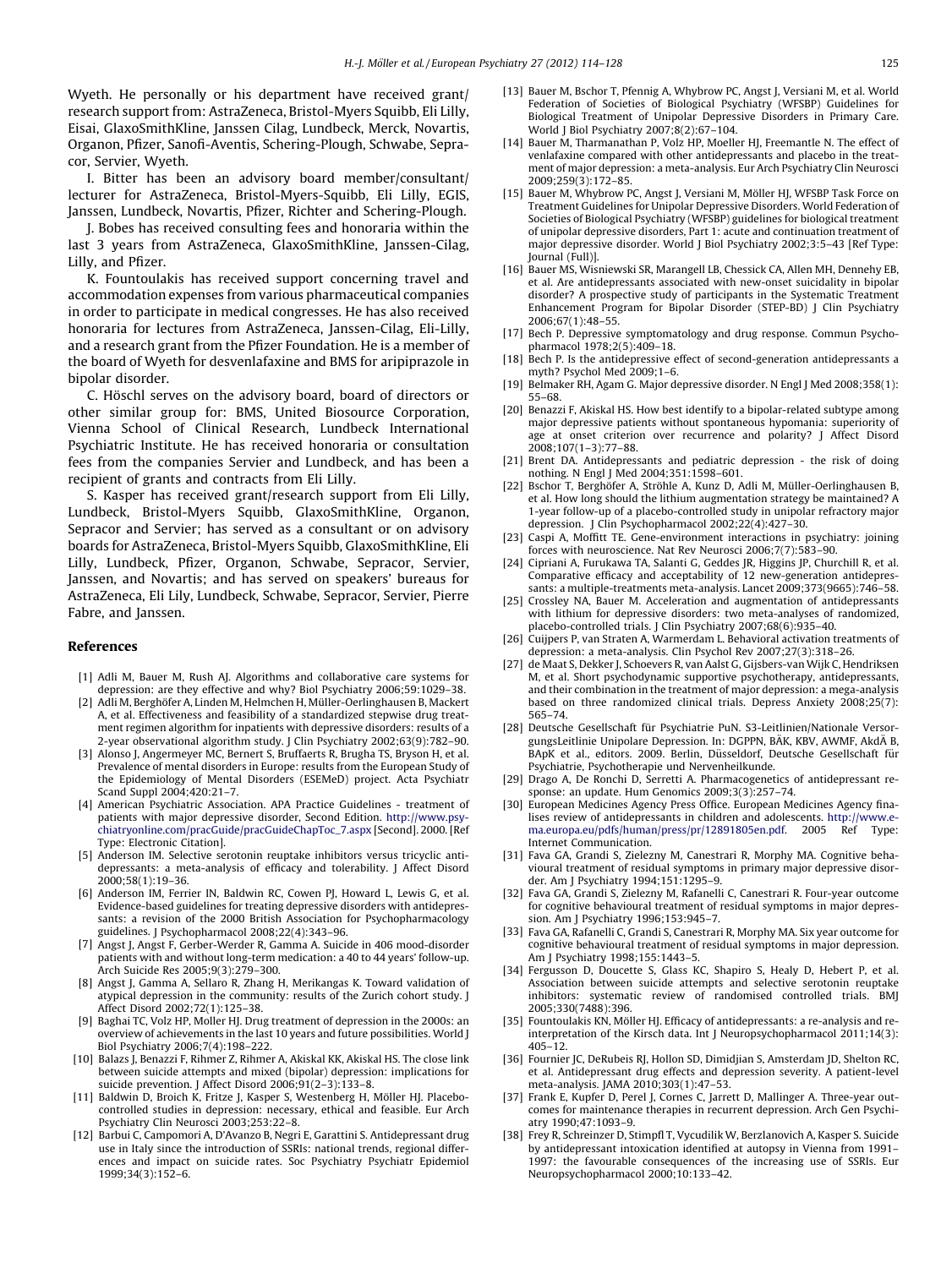- <span id="page-12-0"></span>[39] Friedman MA, Detweiler-Bedell JB, Leventhal HW, Horne R, Keitner GI, Miller IW. Combined psychotherapy and pharmacotherapy for the treatment of depression disorder. Clin Psychol Sci Pract 2004;11:47–68.
- [40] Fritze J, Möller HJ. Design of clinical trials of antidepressants. Should a placebo control arm be included? CNS Drugs 2001;15(10):755–64 [Ref Type: Journal (Full)].
- [41] Frodl T, Meisenzahl EM, Zill P, Baghai T, Rujescu D, Leinsinger G, et al. Reduced hippocampal volumes associated with the long variant of the serotonin transporter polymorphism in major depression. Arch Gen Psychiatry 2004;61(2):177–83.
- [42] Frodl T, Moller HJ, Meisenzahl E. Neuroimaging genetics: new perspectives in research on major depression? Acta Psychiatr Scand 2008;118(5):363–72.
- [43] Fulford KWM. Facts/values: ten principles of value-based medicine. In: Radden J, editor. The philosophy of psychiatry: a companion. New York: Oxford University Press; 2004.
- [44] Geddes JR, Carney SM, Davies C, Furukawa TA, Kupfer DJ, Frank E, et al. Relapse prevention with antidepressant drug treatment in depressive disorders: a systematic review. Lancet 2003;361(9358):653–61.
- [45] Geddes JR, Cipriani A. Selective serotonin reuptake inhibitors. BMJ 2004;329(7470):809–10.
- [46] Gibbons RD, Brown CH, Hur K, Marcus SM, Bhaumik DK, Erkens JA, et al. Early evidence on the effects of regulators' suicidality warnings on SSRI prescriptions and suicide in children and adolescents. Am J Psychiatry 2007;164(9):1356–63.
- [47] Goodwin GM, Emsley R, Rembry S, Rouillon F. Agomelatine prevents relapse in patients with major depressive disorder without evidence of a discontinuation syndrome: a 24-week randomized, double-blind, placebo-controlled trial. J Clin Psychiatry 2009;70(8):1128–37.
- [48] Grunebaum MF, Ellis SP, Li S, Oquendo MA, Mann JJ. Antidepressants and sucide risk in the United States, 1985–1999. J Clin Psychiatry 2004;65(1):1456–62.
- [49] Grunze H, Vieta E, Goodwin GM, Bowden C, Licht RW, Möller HJ, et al. The World Federation of Societies of Biological Psychiatry (WFSBP) Guidelines for the Biological Treatment of Bipolar Disorders: update 2010 on the treatment of acute bipolar depression. World J Biol Psychiatry 2010;11(2):81–109.
- [50] Guaiana G, Andretta M, Corbari L, Mirandola M, Sorio A, D'Avanzo B, et al. Antidepressant drug consumption and public health indicators in Italy, 1955 to 2000. J Clin Psychiatry 2005;66(6):750–5.
- [51] Gunnell D, Saperia J, Ashby D. Selective serotonin reuptake inhibitors (SSRIs) and suicide in adults: meta-analysis of drug company data from placebo controlled, randomised controlled trials submitted to the MHRA's safety review. BMJ 2005;330:385–9.
- [52] Hammad T. Review and evaluation of clinical data: relationship between psychotropic drugs and pediatric suicidality[.www.fda.gov/OHRMS/DOCK-](http://www.fda.gov/OHRMS/DOCKETS/AC/04/briefing/2004-4065b1-10-TAB08-Hammads-Review.pdf)[ETS/AC/04/briefing/2004-4065b1-10-TAB08-Hammads-Review.pdf.](http://www.fda.gov/OHRMS/DOCKETS/AC/04/briefing/2004-4065b1-10-TAB08-Hammads-Review.pdf) 16-8- 2004. Ref Type: [Electronic](http://www.fda.gov/OHRMS/DOCKETS/AC/04/briefing/2004-4065b1-10-TAB08-Hammads-Review.pdf) Citation.
- [53] Hammad TA, Laughren T, Racoosin J. Suicidality in pediatric patients treated with antidepressant drugs. Arch Gen Psychiatry 2006;63(3):332–9.
- [54] Hegerl U, Gallinat J, Juckel G. Event-related potentials. Do they reflect central serotonergic neurotransmission and do they predict clinical response to serotonin agonists? J Affect Disord 2001;62(1-2):93-100.
- [55] Hegerl U, Hautzinger M, Mergl R, Kohnen R, Schütze M, Scheunemann W, et al. Effects of pharmacotherapy and psychotherapy in depressed primary care patients: a randomised, controlled trial including a patient choice arm. Int J Neuropsychopharmacol 2010;13(1):31–44.
- [56] Hegerl U, Mergl R. The clinical significance of antidepressant treatment effects cannot be derived from placebo-verum response differences. J Psychopharmacol 2010;24(4):445–8.
- [57] Hegerl U, Mergl R, Havers I, Schmidtke A, Lehfeld H, Niklewski G, et al. Sustainable effects on suicidality were found for the Nuremberg alliance against depression. Eur Arch Psychiatry Clin Neurosci 2010;(5):401–6.
- [58] Hegerl U, Plattner A, Moller HJ, Should combined pharmaco- and psychotherapy be offered to depressed patients? A qualitative review of randomized clinical trials from the 1990s. Eur Arch Psychiatry Clin Neurosci 2004;254(2): 99–107.
- [59] Hegerl U, Seemann O, Müller-Siecheneder F. Depression and suicidal behavior more effectively controlled by a team approach. Pilot project to optimize diagnosis and therapy. MMW Fortschr Med 1999;141(48):43–5 [Article in German].
- [60] Henkel V, Mergl R, Allgaier AK, Kohnen R, Möller HJ, Hegerl U. Treatment of depression with atypical features: a meta-analytic approach. Psychiatry Res 2006;141(1):89–101.
- [61] Henkel V, Mergl R, Kohnen R, Maier W, Möller HJ, Hegerl U. Identifying depression in primary care: a comparison of different methods in a prospective cohort study. BMJ 2003;326(7382):200–1.
- [62] Henkel V, Seemüller F, Obermeier M, Adli M, Bauer M, Kronmüller K et al. Relationship between baseline severity of depression and antidepressant treatment outcome. Pharmacopsychiatry 2011;44(1):27–32.
- [63] Henkel V, Seemuller F, Obermeier M, Adli M, Bauer M, Mundt C, et al. Does early improvement triggered by antidepressants predict response/remission? Analysis of data from a naturalistic study on a large sample of inpatients with major depression. J Affect Disord 2009;115(3):439–49.
- [64] Hirschfeld RM, Montgomery SA, Aguglia E, Amore M, Delgado PL, Gastpar M, et al. Partial response and nonresponse to antidepressant therapy: current approaches and treatment options. J Clin Psychiatry 2002;63(9):826–37.
- [65] Holsboer F, Ising M. Central CRH system in depression and anxiety evidence from clinical studies with CRH1 receptor antagonists. Eur J Pharmacol 2008;583:350–7.
- [66] Horder J, Matthews P, Waldmann R. Placebo, Prozac and PLoS: significant lessons for psychopharmacology. J Psychopharmacol 2010, [Epub ahead of print].
- [67] Höschl C, Svestka J. Escitalopram for the treatment of major depression and anxiety disorders. Expert Rev Neurother 2008;8(4):537–52.
- [68] Huf W, Kalcher K, Pail G, Friedrich ME, Filzmoser P, Kasper S. Meta-Analysis: fact or fiction? How to interpret meta-analyses. World J Biol Psychiatry 2011;12(3):188–200.
- [69] Isacsson G. Suicide prevention a medical breakthrough? Acta Psychiatr Scand 2000;102:113–7.
- [70] Kahn A, Khan S. Placebo response in depression: a perspective for clinical practice. Psychopharmacol Bull 2008;41(3):91–8.
- [71] Kahn RS, Fleischhacker WW, Boter H, Davidson M, Vergouwe Y, Keet IP, et al. Effectiveness of antipsychotic drugs in first-episode schizophrenia and schizophreniform disorder: an open randomised clinical trial. Lancet 2008;371(9618):1085–97.
- [72] Karasu TB, Gelenberg A, Merriam A, Wang P, American Psychiatric Association. Practice guideline for the treatment of patients with major depressive disorder (revision). Am J Psychiatry 2000;157:1–45.
- [73] Kasper S, Hamon M. Agomelatine, a new antidepressant with an innovative mechanism of action - an overview on its preclinical and clinical development program. World J Biol Psychiatry 2009;10:117–26.
- [74] Kasper S, Montgomery SA, Möller HJ, van Oers HJJ, Schutte AJ, Vrijland P, et al. Longitudinal analysis of the suicidal behavior risk in placebo-controlled studies of mirtazapine in major depressive disorder. World J Biol Psychiatry 2010;11:36–44.
- [75] Kasper S, Sacher J, Klein N, Mossaheb N, Attarbaschi-Steiner T, Lanzenberger R, et al. Differences in the dynamics of serotonin reuptake transporter occupancy may explain superior clinical efficacy of escitalopram versus citalopram. Int Clin Psychopharmacol 2009;24(3):119–25.
- [76] Kato T. Molecular genetics of bipolar disorder and depression. Psychiatry Clin Neurosci 2007;61(1):3–19.
- [77] Katon W, Robinson P, von Korff M, Lin E, Bush T, Ludman E, et al. A mutlifaceted intervention to improve treatment of depression in primary care. Arch Gen Psychiatry 1996;53(10):924–32.
- [78] Keller MB. Rationale and options for the long-term treatment of depression. Hum Psychopharmacol 2002;17Suppl1:S43–6.
- [79] Keller MB, Gelenberg AJ, Hirschfeld RM, Rush AJ, Thase ME, Kocsis JH, et al. The treatment of chronic depression, part 2: a double-blind, randomized trial of sertraline and imipramine. J Clin Psychiatry 1998;59(11):598–607.
- [80] Keller MB, McCullough JP, Klein DN, Arnow B, Dunner DL, Gelenberg AJ, et al. A comparison of nefazodone, the cognitive behavioral-analysis system of psychotherapy, and their combination for the treatment of chronic depression. N Engl J Med 2000;342(20):1462–70.
- [81] Keller MB, Trivedi MH, Thase ME, Shelton RC, Kornstein SG, Nemeroff CB, et al. The Prevention of Recurrent Episodes of Depression with Venlafaxine for Two Years (PREVENT) Study: outcomes from the 2-year and combined maintenance phases. J Clin Psychiatry 2007;68(8):1246–56.
- [82] Kelsey JE, Entsuah R. Abstract P. 4. W. 031. Neuropsychopharmacol 2002;5(Suppl. 1):S207 [Ref Type: Abstract].
- [83] Kessing LV. Severity of depressive episodes according to ICD-10: prediction of risk of relapse and suicide. Br J Psychiatry 2004;184:153–6.
- [84] Khan A, Detke M, Khan SR, Mallinckrodt C. Placebo response and antidepressant clinical trial outcome. J Psychiatr Res 2003;191(4):211-8.
- [85] Khan A, Khan S. Placebo response in depression: a perspective for clinical practice. Psychopharmacol Bull 2008;41(3):91–8.
- [86] Khan A, Leventhal RM, Khan SR, Brown WA. Severity of depression and response to antidepressants and placebo: an analysis of the Food and Drug Administration database. J Clin Psychopharmacol 2002;22(1):40–5.
- [87] Kirsch I, Deacon BJ, Huedo-Medina TB, Scoboria A, Moore TJ, Johnson BT. Initial severity and antidepressant benefits: a meta-analysis of data submitted to the Food and Drug Administration. PLoS Med 2008;5(2):e45.
- [88] Kirsch I, Moore TJ, Scoboria A, Nicholls S. The emperor's new drugs: an analyses of antidepressant medication data submitted to the U.S. Food and Drug Administration. Prev Treat 2002;23:5.
- [89] Klein DF. Listening to meta-analysis but hearing bias. Prev Treat 1, Article 0006c, posted June 26, 1998. [http://journals.apa.org/prevention/volume1/](http://journals.apa.org/prevention/volume1/pre0010006c.html) [pre0010006c.html.](http://journals.apa.org/prevention/volume1/pre0010006c.html) 1998. [Ref Type: Electronic Citation].
- [90] Kocsis JH, Leon AC, Markowitz JC, Manber R, Arnow B, Klein DN, et al. Patient preference as a moderator of outcome for chronic forms of major depressive disorder treated with nefazodone, cognitive behavioral analysis system of psychotherapy, or their combination. J Clin Psychiatry 2009;70(3):354–61.
- [91] Koran LM, Gelenberg AJ, Kornstein SG, Howland RH, Friedman RA, DeBattista C, et al. Sertraline versus imipramine to prevent relapse in chronic depression. J Affect Disord 2001;65(1):27–36.
- [92] Lam RW, Hossie H, Solomons K, Yatham LN. Citalopram and Bupropion-SR: combining versus switching in patients with treatment-resistant depression. J Clin Psychiatry 2004;65(3):337–40.
- [93] Laux G, Baumann P, Hiemke C. TDM group of the Arbeitsgemeinschaft Neuropsychopharmakologie und Pharmakopsychiatrie. Therapeutic drug monitoring of antidepressants - clinical aspects. J Neural Transm Suppl 2007;72:261–7.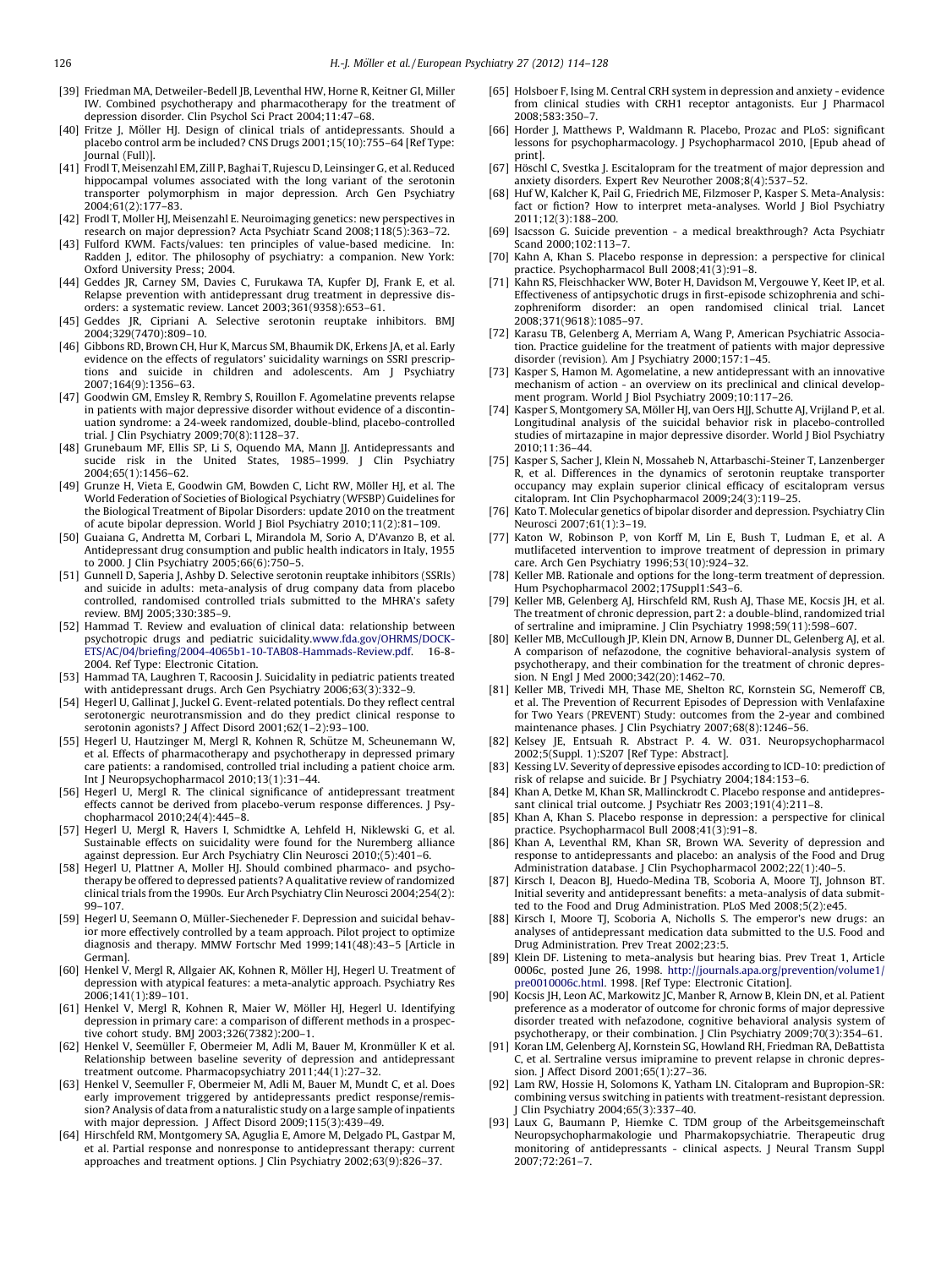- <span id="page-13-0"></span>[94] Lépine JP, Caillard V, Bisserbe JC, Troy S, Hotton JM, Boyer P. A randomized, placebo-controlled trial of sertraline for prophylactic treatment of highly recurrent major depressive disorder. Am J Psychiatry 2004;161(5): 836–42.
- [95] Lépine JP, Gastpar M, Mendlewicz J, Tylee A. Depression in the community: the first pan-European study DEPRES (Depression Research in European Society). Int Clin Psychopharmacol 1997;12(1):19-29.
- [96] Lepola U, Wade A, Andersen HF. Do equivalent doses of escitalopram and citalopram have similar efficacy? A pooled analysis of two positive placebocontrolled studies in major depressive disorder. Int Clin Psychopharmacol 2004;19(3):149–55.
- [97] Lerer B, Macciardi F. Pharmacogenetics of antidepressant and mood-stabilizing drugs: a review of candidate-gene studies and future research directions. Int J Neuropsychopharmacol 2002;5(3):255–75.
- [98] Lichtenberg P, Belmaker RH. Subtyping major depressive disorder. Psychother Psychosom 2010;79:131–5.
- [99] Llorca PM, Azorin JM, Despiegel N, Verpillat P. Efficacy of escitalopram in patients with severe depression: a pooled analysis. Int J Clin Pract 2005;59(3):268–75.
- [100] Lopez AD, Murray CJL. The global burden of disease, 1990–2020. Nat Med 1998;4(11):1241–3.
- [101] Lyness JM, Heo M, Datto CJ, Ten Have TR, Katz IR, Drayer R, et al. Outcomes of minor and subsyndromal depression among elderly patients in primary care settings. Ann Int Med 2006;144(7):496–504.
- [102] Maginn S, Boardman AP, Craig TK, Haddad M, Heath G, Stott J. The detection of psychological problems by General Practitioners - influence of ethnicity and other demographic variables. Soc Psychiatry Psychiatr Epidemiol 2004;39(6):464–71.
- [103] Maier W, Möller HJ. Meta-analyses: a method to maximise the evidence from clinical studies? Eur Arch Psychiatry Clin Neurosci 2010;260(1):17–23.
- [104] Mallinckrodt CH, Prakash A, Houston JP, Swindle R, Detke MJ, Fava M. Differential antidepressant symptom efficacy: placebo-controlled comparisons of duloxetine and SSRIs (fluoxetine, paroxetine, escitalopram). Neuropsychobiology 2007;56(2–3):73–85.
- [105] Melander H, Salmonson T, Abadie E, Zwieten-Boot B. A regulatory Apologia a review of placebo-controlled studies in regulatory submissions of newgeneration antidepressants. Eur Neuropsychopharmacol 2008;18(9):623–7.
- [106] Mitchell AJ, Vaze A, Rao S, Clinical diagnosis of depression in primary care: a meta-analysis. Lancet 2009;374(9690):609–19.
- [107] Möller HJ. Antidepressants do they decrease or increase suicidality? Pharmacopsychiatry 1992;25:249–53.
- [108] Möller HJ. Attempted suicide: efficacy of different aftercare strategies. Int Clin Psychopharmacol 1992;6Suppl6:58–69.
- [109] Möller HJ, Suicide, suicidality and suicide prevention in affective disorders. Acta Psychiatrica Scandinavica Supplementum 2003;(418):73–80.
- $[110]$  Möller  $\overline{H}$  Evidence for beneficial effects of antidepressants on suicidality in depressive patients: A systematic review. Eur Arch Psychiatry Clin Neurosci 2006;256(6):329–43 [Ref Type: Journal (Full)].
- [111] Möller HJ. Is there evidence for negative effects of antidepressants on suicidality in depressive patients? A systematic review. Eur Arch Psychiatry Clin Neurosci 2006;256(8):476–96.
- [112] Möller HJ. Is the identification of the core symptoms of depression clinically relevant? Medicographia 2008;30(1):3–8.
- [113] Möller HJ. Is there a need for a new psychiatric classification at the current state of knowledge? World J Biol Psychiatry 2008;9(2):82–5.
- [114] Möller HJ. Isn't the efficacy of antidepressants clinically relevant?. A critical comment on the results of the metaanalysis by Kirsch et al. Eur Arch Psychiatry Clin Neurosci 2008;258(8):451–5.
- [115] Möller HJ. Outcomes in major depressive disorder: the evolving concept of remission and its implications for treatment. World J Biol Psychiatry 2008;9(2):102–14.
- [116] Möller HJ. Antidepressants: controversies about their efficacy in depression, their effect on suicidality and their place in a complex psychiatric treatment approach. World J Biol Psychiatry 2009;10(3):180–95.
- [117] Möller HJ. Is evidence sufficient for evidence-based medicine? Eur Arch Psychiatry Clin Neurosci 2009;259(Suppl. 2):S167–72.
- [118] Möller HJ. Pharmacological and biological treatment of suicidal individuals. In: Wasserman D, Wasserman C, editors. Oxford Textbook of Suicidology and Suicide Prevention. A Global Perspective. New York: Oxford University; 2009. p. 395–405 [Press].
- [119] Möller HJ. Standardised rating scales in psychiatry: methodological basis, their possibilities and limitations and descriptions of important rating scales. World J Biol Psychiatry 2009;10(1):6–26.
- [120] Möller HJ, Baldwin DS, Goodwin G, Kasper S, Okasha A, Stein DJ, et al. Do SSRIs or antidepressants in general increase suicidality? WPA Section on Pharmacopsychiatry: consensus statement. Eur Arch Psychiatry Clin Neurosci 2008;258(Suppl. 3):3–23.
- [121] Möller HJ, Broich K. Principle standards and problems regarding proof of efficacy in clinical psychopharmacology. Eur Arch Psychiatry Clin Neurosci 2010;260(1):3–16.
- [122] Möller HJ, Fischer G, von Zerssen D. Prediction of therapeutic response in acute treatment with antidepressants. Results of an empirical study involving 159 endogenous depressive inpatients. Eur Arch Psychiatry Neurol Sci 1987;236:349–57.
- [123] Möller HJ, Henkel V. What are the most effective diagnostic and therapeutic strategies for the management of depression in specialist care? World Health

Organisation [http://www.who.dk/Document/E86602.pdf.](http://www.who.dk/Document/E86602.pdf) 2005 [Ref Type: [Electronic](http://www.who.dk/Document/E86602.pdf) Citation].

- [124] Möller HJ, Maier W. Evidence-based medicine in psychopharmacotherpy: possibilities, problems and limitations. Eur Arch Psychiatry Clin Neurosci 2010;260(1):25–39.
- [125] Möller HJ, Rujescu D. Pharmacogenetics genomics and personalized psychiatry. Eur Psychiatry 2010;25:291–3.
- [126] Moncrieff J, Kirsch I. Efficacy of antidepressants in adults. BMJ 2005;331(7509):155–7.
- [127] Moncrieff J, Wessely S, Hardy R. Active placebos versus antidepressants for depression. Cochrane Database Syst Rev CD003012 2004;(1).
- [128] Montano CB. Recognition and treatment of depression in a primary care setting. J Clin Psychiatry 1994;55 (Suppl):18-37.
- [129] Montgomery SA, Andersen HF. Escitalopram versus venlafaxine XR in the treatment of depression. Int Clin Psychopharmacol 2006;21(5):297–309.
- [130] Montgomery SA, Baldwin DS, Blier P, Fineberg NA, Kasper S, Lader M, et al. Which antidepressants have demonstrated superior efficacy? A review of the evidence. Int Clin Psychopharmacol 2007;22(6):323–9.
- [131] Montgomery SA, Kasper S. Severe depression and antidepressants: focus on a pooled analysis of placebo-controlled studies on agomelatine. Int Clin Psychopharmacol 2007;22(5):283–91.
- [132] Montgomery SA, Möller HJ. Is the significant superiority of escitalopram compared with other antidepressants clinically relevant? Int Clin Psychopharmacol 2009;24(3):111–8.
- [133] National Collaborating Centre for Mental Health. Depression in adults (update); depression: the treatment and management of depression in adults. London: National Institute for Health and Clinical Excellence; 2009.
- [134] National Institute for Clinical Excellence (NICE). Depression: management of depression in primary and secondary care. Clinical practice guideline No 23. London: National Institute for Clinical Excellence; 2004.
- [135] Nelson JC, Papakostas GI. Atypical antipsychotic augmentation in major depressive disorder: a meta-analysis of placebo-controlled randomized trials. Am J Psychiatry 2009;166(9):980–91.
- [136] Papakostas GI. Managing partial response or nonresponse: switching, augmentation, and combination strategies for major depressive disorder. J Clin Psychiatry 2009;70(Suppl. 6):16–25.
- [137] Papakostas GI, Charles D, Fava M. Are typical starting doses of the selective serotonin reuptake inhibitors sub-optimal? A meta-analysis of randomized, double-blind, placebo-controlled, dose-finding studies in major depressive disorder. World J Biol Psychiatry 2010;11(2):300-7.
- [138] Papakostas GI, Shelton RC, Smith J, Fava M. Augmentation of antidepressants with atypical antipsychotic medications for treatment-resistant major depressive disorder: a meta-analysis. J Clin Psychiatry 2007;68:826–31.
- [139] Papakostas GI, Thase ME, Fava M, Nelson JC, Shelton RC. Are antidepressant drugs that combine serotonergic and noradrenergic mechanisms of action more effective than the selective serotonin reuptake inhibitors in treating major depressive disorder? A meta-analysis of studies of newer agents. Biol Psychiatry 2007;62(11):1217–27.
- [140] Parker G. Classifying depression: should paradigms lost be regained? Am J Psychiatry 2000;157(8):1195–203.
- [141] Parker G. Differential effectiveness of newer and older antidepressants appears mediated by an age effect on the phenotypic expression of depression. Acta Psychiatr Scand 2002;106(3):168–70.
- [142] Paykel ES. Cognitive therapy in relapse prevention in depression. Int J Neuropsychopharmacol 2007;10(1):131–6.
- [143] Paykel ES, Freeling P, Hollyman JA. Are tricyclic depressants useful for mild depression? A placebo-controlled trial. Pharmacopsychiatry 1988;21(1): 15–8.
- [144] Paykel ES, Scott J, Cornwall PL, Abbott R, Crane C, Pope M, et al. Duration of relapse prevention after cognitive therapy in residual depression: a followup of controlled trial. Psychol Med 2005;35:59–68.
- [145] Paykel ES, Scott J, Teasdale JD, Johnson AL, Garland A, Moore R, et al. Prevention of relapse in residual depression by cognitive therapy: a controlled trial. Arch Gen Psychiatry 1999;56(9):829–35.
- [146] Perlis RH, Purcell S, Fava M, Fagerness J, Rush AJ, Trivedi MH, et al. Association between treatment-emergent suicidal ideation with citalopram and polymorphisms near cyclic adenosine monophosphate response element binding protein in the STAR\*D study. Arch Gen Psychiatry 2007;64:689–97.
- [147] Pigott HE, Leventhal AM, Alter GS, Boren JJ. Efficacy and effectiveness of antidepressants: current status of research. Psychother Psychosom 2010;79:267–79.
- [148] Racagni G, Popoli M. Cellular and molecular mechanisms in the long-term action of antidepressants. Dialogues Clin Neurosci 2008;10(4):385–400.
- [149] Reynolds III CF, Dew MA, Pollock BG, Mulsant BH, Frank E, Miller MD, et al. Maintenance treatment of major depression in old age. N Engl J Med 2006;354(11):1130–8.
- [150] Rising K, Bacchetti P, Bero L. Reporting bias in drug trials submitted to the Food and Drug Administration: a review of publication and presentation. PLoS Med 2008;5(11):e217.
- [151] Rix S, Paykel ES, Lelliott P, Tylee A, Freeling P, Gask L, et al. Impact of a national campaign on GP education: an evaluation of the Defeat Depression Campaign. Br J Gen Pract 1999;49(439):99–102.
- [152] Rush AJ. STAR\*D: what have we learned? Am J Psychiatry 2007;164(2):  $201 - 4$
- [153] Rush AJ, Koran LM, Keller MB, Markowitz JC, Harrison WM, Miceli RJ, et al. The treatment of chronic depression, part 1: study design and rationale for